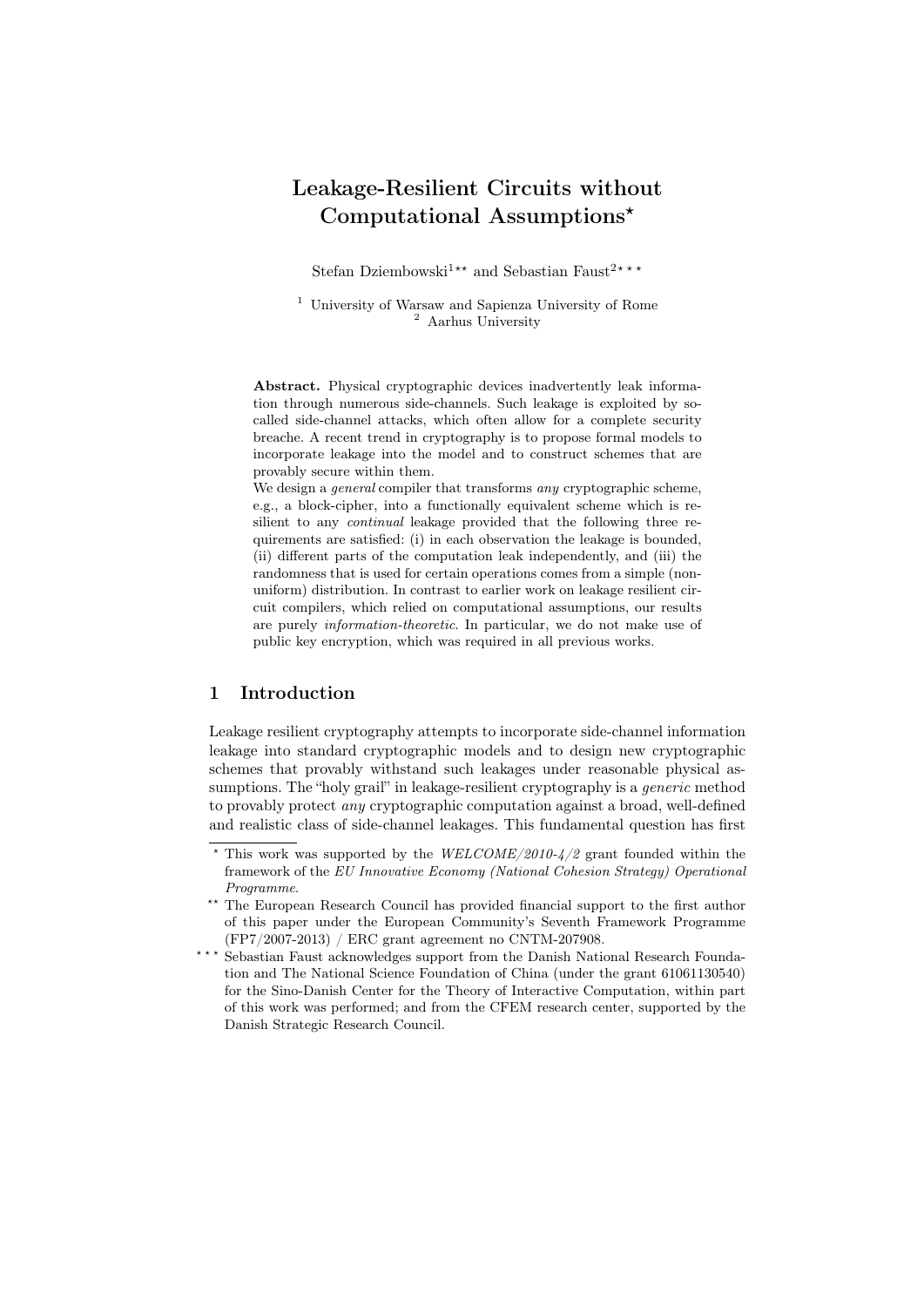been studied in the work of Ishai et al. [ISW03] who initiated the concept of *leakage resilient circuit compilers*. A circuit compiler takes a description of a (Boolean) circuit *Γ* as input and outputs a transformed (Boolean) circuit *Π<sup>Γ</sup>* with the same functionality, but with resilience to certain well-defined classes of leakage. The authors consider a very specific type of leakage, namely, an adversary who learns the values of up to  $n \in \mathbb{N}$  internal wires in each execution of  $\Pi^{\Gamma}$ . Security is proven by a simulation based argument. More precisely, it is shown that any (computationally unbounded) adversary that learns the value of up to *n* internal wires in each execution of  $\Pi^{\Gamma}$  has only a negligible advantage over an adversary that only views the inputs/outputs of the original circuit *Γ*.

The result of Ishai et al. shows security for a very restricted class of leakages, namely, security is proven only against the *specific attack* of learning the values of *n* wires. The question that motivates our work is whether, analogously to [ISW03], we can protect any computation against the much broader class of *polynomial-time computable leakages*. This question has been answered affirmatively in the recent feasibility results of Juma and Vahlis [JV10] and Goldwasser and Rothblum [GR10] by making additionally use of the prominent "only computation leaks information" assumption [MR04]. The security of both compilers, however, relies on heavy cryptographic machinery by using public key encryption to "encrypt" the secret state and the whole computation of *Γ*. 3

At first sight, it may look natural to rely on some form of cryptographic encryption, if we want to achieve security against any polynomial-time computable leakage function. For instance, it is necessary to "encrypt" the secret state of *Γ*, as already a single bit of information leaking about the original secret state makes simulation-based security impossible. Perhaps surprisingly, in this paper we show that cryptographically secure encryption schemes are not necessary to construct leakage resilient circuit compilers for *polynomial-time computable leakages*. More precisely, we show that even an *unbounded adversary* with continuous leakage access to  $\Pi^{\Gamma}$  only gains a negligible advantage over an adversary with only black-box access to *Γ*.

Similar to earlier work, we make certain restrictions on the leakage. We follow the work of Dziembowski and Pietrzak [DP08], and allow the leakage to be arbitrary as long as the following two restrictions are satisfied:

- 1. **Bounded leakage:** the amount of leakage in each round is bounded to  $\lambda$ bits (but overall can be arbitrary large).
- 2. Independent leakage: the computation can be structured into sub computations, where each part of the computations leaks independently (we define the term of a "sub computation" below).

Formally, this is modeled by letting the adversary for each observation choose a leakage function *f* with range  $\{0,1\}^{\lambda}$ , and then giving her  $f(\tau)$  where  $\tau$  is all the data that has been accessed in the current sub-computation. In addition, we require access to a source of correlated randomness generated in a *leak-free* way

<sup>3</sup> More precisely, Juma and Vahlis require fully homomorphic encryption, while Goldwasser and Rothblum use a variant of the BHHO encryption scheme.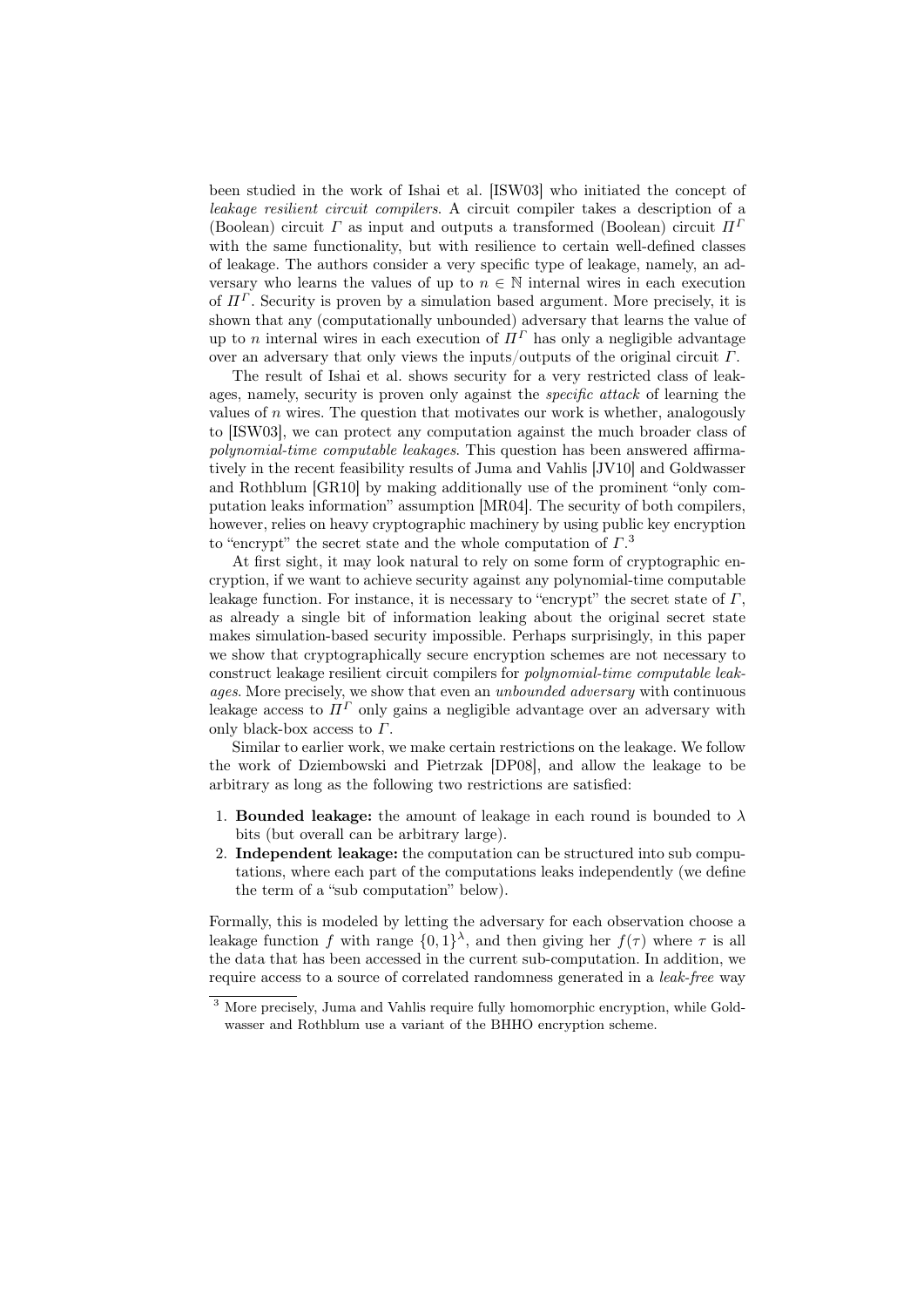– e.g., computed by a simple leak free component. We provide more details on our hardware assumptions below.

On independent leakages. Variants of the assumption that different parts of the computation leak independently have been used in several works [DP08, Pie09, KP10, GR10, GR10, JV10]. In its weakest form, the assumption says that the state is divided into two parts that leak independently. This type of assumption is used, e.g., in the work on leakage resilient stream ciphers [DP08, Pie09]. Several stronger flavors have been used in the literature. For instance, in the circuit compiler of Goldwasser and Rothblum [GR10] the computation is structured into  $O(s)$  sub-computations, where *s* is the size of the original circuit. Of course, in practice leakage is a global phenomenon and assumptions that require a large number of independent computations is a strong assumption on the hardware. We would like to emphasize, however, hat many relevant global leakage functions can be computed from independent leakages. This is not only true for the prominent Hamming weight leakage, but more generally, for *any affine* leakage function.

On the relation between leakage granularity and the amount of leakage. We show a relation between the granularity level of the independent leakage assumption and the amount of leakage that can be tolerated per observation. More precisely, in our basic setting we assume that the computation is structured into 2*s* parts that leak independently, where *s* is the number of gates in *Γ* (this is comparable to the model of [GR10]). Here, the amount of leakage can increase linearly with the size of the circuit. Alternatively, we may settle for weaker independency assumptions. That is, in the best case we may require only *two sub-components* that leak independently. Of course this comes at a price: the amount of leakage that is tolerated is *independent* of the circuit's size. We notice that we can tolerate more leakage if we assume some strong form of *memory erasures* between sub-computations (cf. Section 6 for the details).

On leak-free components. Leak-free components are used by recent leakage resilient circuit compilers [GKR08,FRR<sup>+</sup>10,JV10,GR10]. A leak-free component leaks from its outputs, but the leakage is oblivious to its internals. In this work, we use the leak-free component, *O*, that was recently introduced by Dziembowski and Faust [DF11]. This component outputs two random vectors  $A, B \leftarrow \mathbb{F}^n$  (with F being a finite field and *n* being a statistical security parameter) such that their inner product is 0, i.e.,  $\sum_i A_i \cdot B_i = 0$ . As discussed in [DF11],  $\hat{O}$  exhibits several properties that are beneficial for implementation. We refer the reader to [DF11] for a more thorough discussion on the properties of *O*.

### 1.1 Our Contributions

We propose a general transformation (also called the "compiler") that takes any circuit *Γ* computing over finite fields  $\mathbb{F}$  and transforms it into  $\Pi^{\Gamma}$  in such a way that (1) the circuit  $\Pi^{\Gamma}$  computes the same function as  $\Gamma$ , and (2) any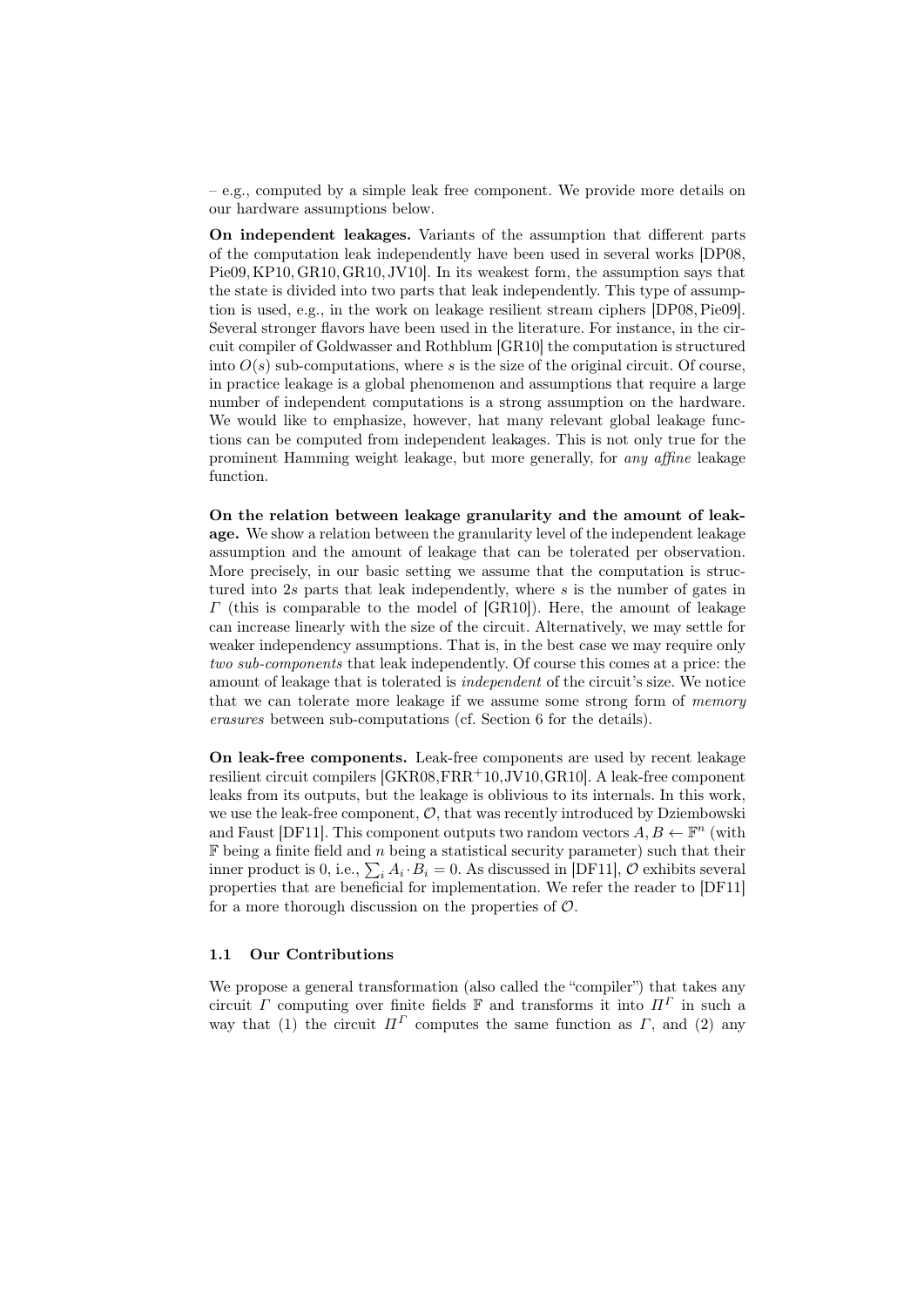(computationally unbounded) adversary that obtains continuous leakage from *Π<sup>Γ</sup>* gains only negligible advantage over an adversary with only black-box access to *Γ*. We emphasize that in contrast to earlier works in similar leakage models [GR10, JV10], we do not use public key encryption to achieve leakage resilience. This makes our results significantly more efficient.

Our construction is secure in the continuous leakage setting with adaptive queries. That is, we assume that the circuit  $\Gamma$  can be initialized (during a trusted step-up phase) with some secret *state*, and is then queried by an adversary *S* on adaptively chosen inputs  $X^1, \ldots, X^{\ell}$ . For each *i* let  $Y^i := \Gamma(X^i, state)$  be the outcome of the *i*th query. To define security, we consider an adversary *A* that attacks  $\Pi^{\Gamma}$  and gets the same information (i.e., pairs  $(X^1, Y^1), \ldots, (X^{\ell}, Y^{\ell})$  for *X<sup>i</sup>* 's chosen by him) *plus* the leakage from each computation. Informally, the security definition requires that for every such (computationally unbounded) adversary *A*, there exists *S* with only black-box access to *Γ* that produces the same output as *A*. The formal definition is given in Section 5.3. For simplicity, in the formal model we consider only the case where the adversary is allowed to observe the computation once. For readers familiar with the work on leakage resilient circuits  $[ISW03, FRR+10]$  this is the case of stateless circuits. We briefly discuss how to extend our result to the continuous leakage setting in Section 6.

We emphasize that the running time of our simulator  $S$  is polynomial in the running time of *A*. This is necessary to protect circuits *Γ*, which hide the secret key only computationally – which is the case for most prominent cryptographic schemes. This is in contrast to the recent work of Dziembowski and Faust [DF11] that consider efficient transformations for cryptographic schemes which hide the secret key information theoretically (e.g., Okamoto signatures or Cramer-Shoup encryption).

### 1.2 Comparison to Related Work

An extension of the circuit compiler of Ishai et al. [ISW03] (mentioned above) was proposed by Faust et al.  $[FRR+10]$ . The authors use similar techniques as [ISW03] based on secret sharing but give a significantly improved security analysis considering computationally weak (e.g., AC0) and noisy leakages. Similar to our work, the results of [ISW03, FRR<sup>+</sup>10] work in the information theoretic setting. The leak-free components that are used in earlier works are similar in spirit to the component used in our work. In  $[FRR+10]$ , the leak-free component outputs an *n*-bit string with parity 0, while in the works of Juma and Vahlis [JV10] and Goldwasser and Rothblum [GR10] it outputs ciphertexts that encrypt 0 using the underlying public-key encryption scheme. Except for the work of Juma and Vahlis all leakage resilient circuit compilers (including ours) require at least one leak-free component for each gate in the original circuit *Γ*.

We finally remark that our results do not imply the recent results of Dziembowski and Faust [DF11]. More precisely, although we use the same trusted source  $\mathcal O$  as [DF11], the schemes of [DF11] cannot be obtained by using our circuit compiler. The reason for this are twofold: first, the protocols of [DF11] only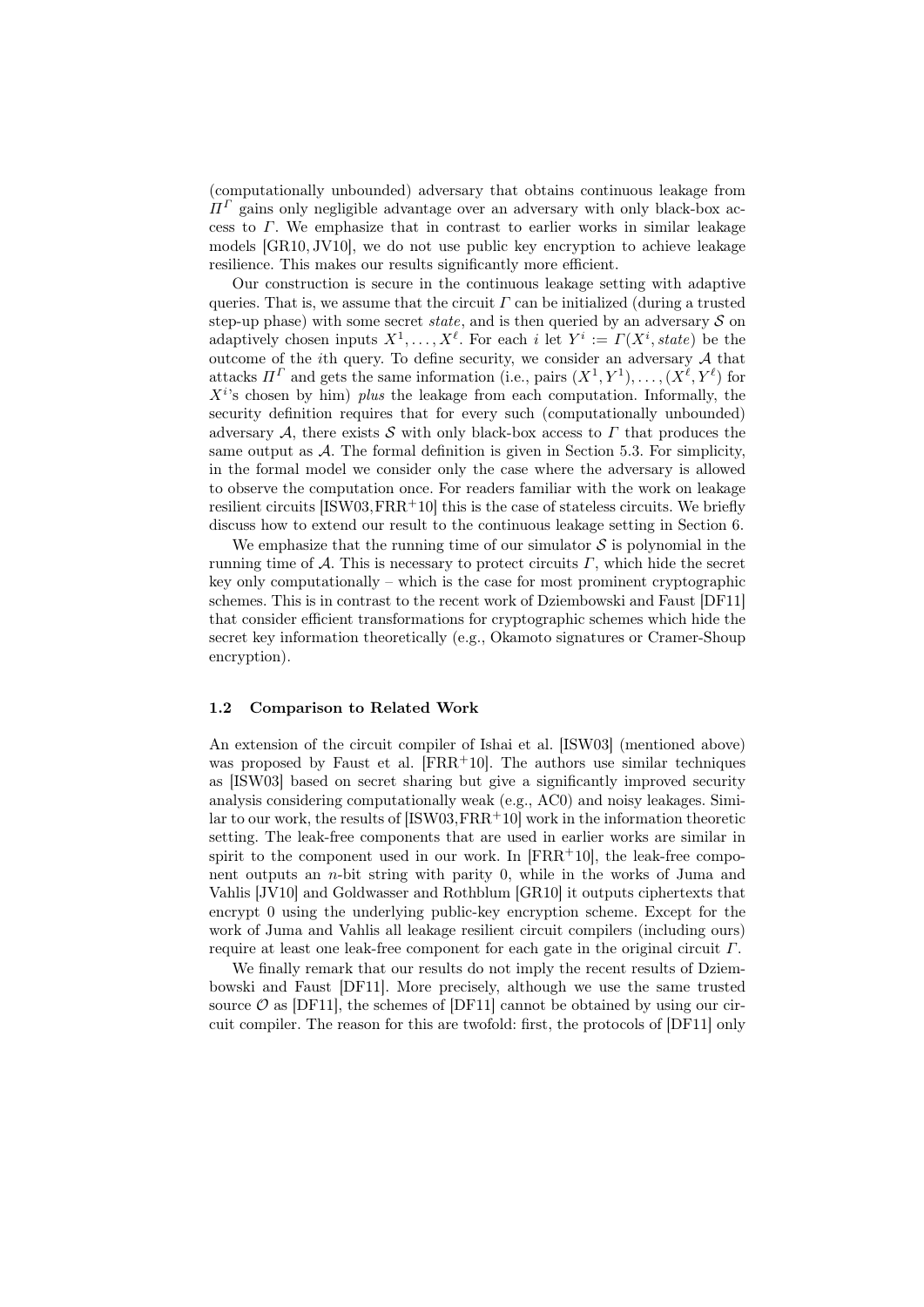use the leak-free component *for the refreshing* of the secret key, while our protocols need to use  $\mathcal O$  for each gate of the original circuit. Second, their implementation of standard cryptographic schemes are significantly more efficient: while we work on the gate level and blow-up the circuit's size by  $O(n^4)$ , Dziembowski and Faust directly exploit homomorphic properties of cryptographic schemes and increase the size only by a factor of  $O(n)$ . Unfortunately, however, these techniques are limited only to certain schemes such as the Okamoto identification and the Cramer-Shoup encryption.

## 2 Preliminaries

For a set *S* we denote by  $X \leftarrow S$  the process of drawing *X* uniformly from *S*. A vector *V* is a row vector, and we denote by  $V<sup>T</sup>$  its transposition. We let  $\mathbb F$  be a finite field and for  $m, n \in \mathbb{N}$ , let  $\mathbb{F}^{m \times n}$  denote the set of  $m \times n$ -matrices over F. For a matrix  $M \in \mathbb{F}^{m \times n}$  and an  $m$  bit vector  $V \in \mathbb{F}^m$  we denote by  $V \cdot M$ the *n*-element vector that results from matrix multiplication of *V* and *M*. For a natural number *n* let  $(0)^n = (0, \ldots, 0)$ . We use  $V[i]$  to denote the *i*th element of a vector *V* and  $V[i, \ldots, j]$  to denote the elements  $i, i + 1, \ldots, j$  of *V*. For two vectors  $V \in \mathbb{F}^m, W \in \mathbb{F}^n$  we denote by  $V || W$  its concatenation and by  $V \otimes W$ we will mean a vector in  $\mathbb{F}^{m \cdot n}$  defined as

$$
V \otimes W := (V_1 W_1, \dots, V_1 W_m, V_2 W_1, \dots, V_2 W_m, \dots, V_n W_1, \dots, V_n W_m). (1)
$$

Finally, let *⟨V, W⟩* denote the inner product of *V* and *W*. We will use the fact that the inner product is linear, i.e.  $\langle a \cdot V + V', W \rangle = a \cdot \langle V, W \rangle + \langle V', W \rangle$ .

The "  $\overset{d}{=}$  " symbol denotes the equality of two distributions. For two random variables  $X_0, X_1$  over  $\mathcal X$  we define the statistical distance between X and Y as  $\Delta(X;Y) = \sum_{x \in \mathcal{X}} 1/2 | \Pr[X_0 = x] - \Pr[X_1 = x]|.$ 

## 2.1 Leakage Model

To formally model leakage, we follow Dziembowski and Faust [DF11] and only recall some important details here. We model independent leakage from memory parts in form of a *leakage game*, where the adversary can *adaptively* learn information from the memory parts. More precisely, for some  $c, \ell, \lambda \in \mathbb{N}$  let  $M_1, \ldots, M_\ell \in \{0,1\}^c$  denote the contents of the memory parts, then we define a *λ-leakage game* played between an adaptive adversary *A*, called a *λ-limited leakage adversary*, and a *leakage oracle*  $\Omega(M_1, \ldots, M_\ell)$  as follows. For some  $m \in \mathbb{N}$ , the adversary *A* can adaptively issue a sequence  $\{(x_i, f_i)\}_{i=1}^m$  of requests to the oracle  $\Omega(M_1,\ldots,M_\ell)$ , where  $x_i \in \{1,\ldots,\ell\}$  and  $f_i: \{0,1\}^c \to \{0,1\}^{\lambda_i}$  with  $\lambda_i \leq \lambda$ . To each such a query the oracle replies with  $f_i(M_{x_i})$  and we say that in this case the adversary *A retrieved the value*  $f_i(M_{x_i})$  *from*  $M_{x_i}$ . The only restriction is that in total the adversary does not retrieve more than  $\lambda$  bits from each memory part. In the following, let  $(A \rightleftarrows (M_1, \ldots, M_\ell))$  be the output of *A* at the end of this game. Without loss of generality, we assume that  $(A \rightleftarrows (M_1, \ldots, M_\ell)) := (f_1(M_{x_1}), \ldots, f_m(M_{x_m})).$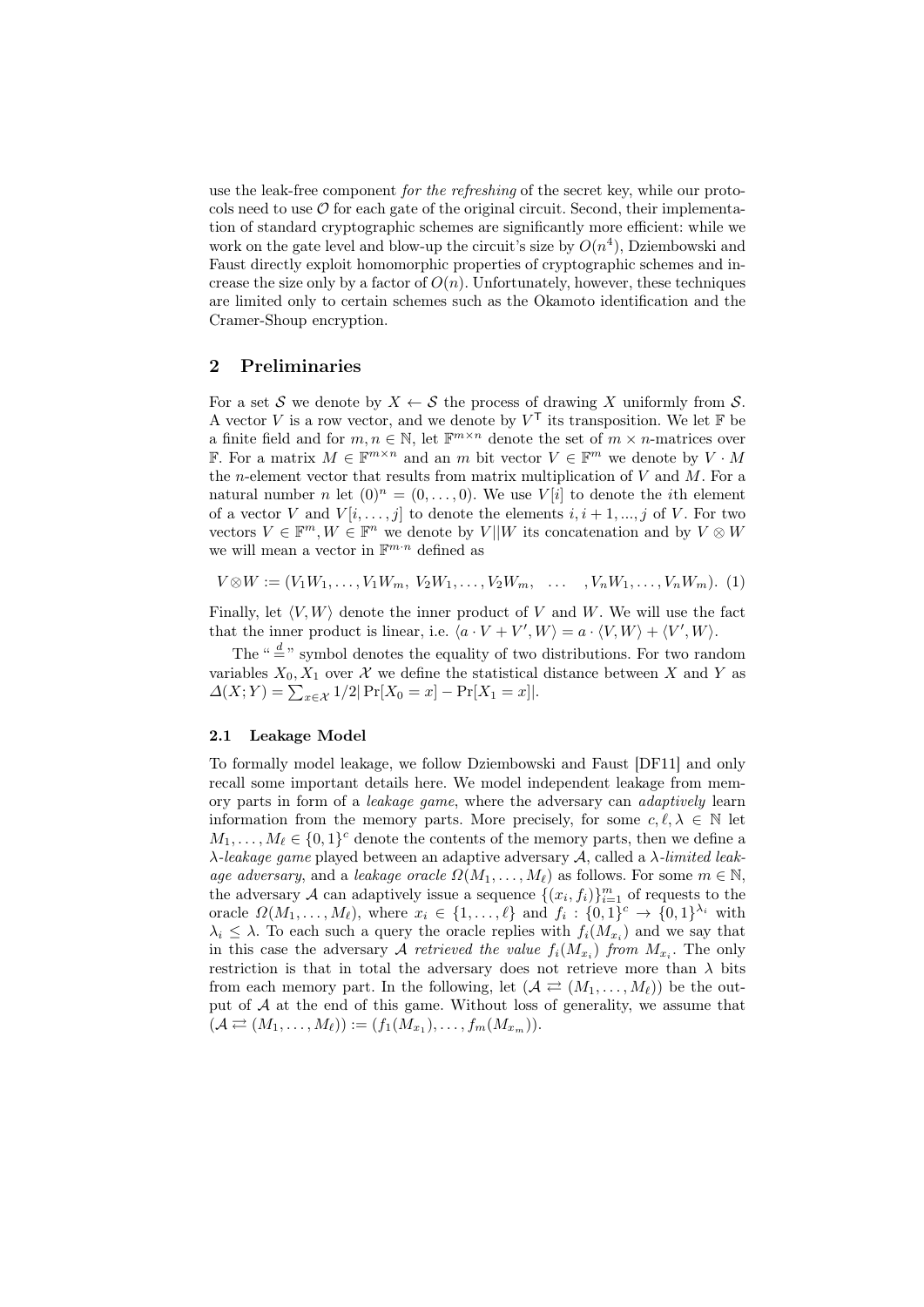Leakage from Computation. We model the computation that is carried out on a device as a  $\ell$ -party protocol  $\Pi = (P_1, \ldots, P_\ell)$ , which is executed between the parties  $(P_1, \ldots, P_\ell)$  and an adversary is allowed to obtain partial information (the leakage) from the internal state of the players. Initially, some parties may hold inputs, and we denote by  $S_i$  the input of  $P_i$ . The execution of  $\Pi$  with initial inputs  $S_1, \ldots, S_\ell$ , denoted by  $\Pi(S_1, \ldots, S_\ell)$ , is structured into sub-computations. In each sub-computation one player is active and sends messages to the other players. These messages can depend on his input (i.e., his initial state), his local randomness, and the messages that he received in earlier rounds. At the end of the protocol's execution, the players  $P_1, \ldots, P_\ell$  output values  $S'_1, \ldots, S'_\ell$ , resp. (some of these values may be empty). For each player  $P_i$ , we denote the local randomness that is used by  $P_i$  during the execution of  $\Pi$  and all the messages that are received *or* sent (including the messages from the user of the protocol) by view*<sup>i</sup>* . We assume that after the protocol terminates, the adversary *A* plays a *λ*-leakage game against the leakage oracle *Ω*(view*<sup>i</sup> , . . . ,* view*ℓ*). We will use the following convention in order to simplify the exposition: while describing a protocol we will explicitly describe the view of each player, sometimes omitting redundant variables. For instance, if the view contains variables *X, Y, Z*, such that always  $Z = X \oplus Y$ , then we will omit *Z*, as it can be calculated by the leakage function from *X* and *Y* .

## 2.2 Leakage-Resilient Storage

Davi et al. [DDV10] recently introduced the notion of leakage-resilient storage (LRS)  $\Phi =$  (**Encode**, **Decode**). An LRS allows to store a secret in an "encoded form" such that even given leakage from the encoding no adversary learns information about the encoded values. One of the constructions that the authors propose uses two source extractors and can be shown to be secure in the independent leakage model. More precisely, an LRS for the independent leakage model is defined for message space  $M$  and encoding space  $\mathcal{L} \times \mathcal{R}$  as follows:

- $-$  Encode :  $\mathcal{M} \to \mathcal{L} \times \mathcal{R}$  is a probabilistic, efficiently computable function and
- Decode :  $\mathcal{L} \times \mathcal{R} \to \mathcal{M}$  is a deterministic, efficiently computable function such that for every  $S \in \mathcal{M}$  we have  $\mathsf{Decode}(\mathsf{Encode}(S)) = S$ .

An LRS  $\Phi$  is said to be  $(\lambda, \epsilon)$ -secure, if for any  $S, S' \in \mathcal{M}$  and any  $\lambda$ -limited adver- $\text{c}$  *A*, we have  $\Delta(\mathcal{A} \rightleftarrows (L,R); \mathcal{A} \rightleftarrows (L',R')) \leq \epsilon$ , where  $(L,R) \leftarrow \mathsf{Encode}(S)$ and  $(L', R') \leftarrow$  Encode $(S')$ , for any two secrets  $S, S' \in \mathcal{M}$ . In this paper, we consider a leakage-resilient storage scheme  $\Phi_{\mathbb{F}}^n$  that allows to efficiently store elements from  $\mathcal{M} = \mathbb{F}$ . It is a variant of a scheme proposed in [DF11] and based on the inner-product extractor. For some security parameter  $n \in \mathbb{N}$ ,  $\varPhi_{\mathbb{F}}^n := (\mathsf{Encode}_{\mathbb{F}}^n, \mathsf{Decode}_{\mathbb{F}}^n)$  is defined as follows:

 $-$  Encode<sup>n</sup><sub>*F*</sub> $(S)$ : F

1. Sample  $(L[2, ..., n], R[2, ..., n]) \leftarrow (\mathbb{F}^{n-1})^2$ . 2. Set  $L[1] \leftarrow \mathbb{F} \setminus \{0\}$  and  $R[1] := L[1]^{-1} \cdot (\hat{S} - \langle (L[2, \ldots, n], R[2, \ldots, n]) \rangle)$ Output (*L, R*).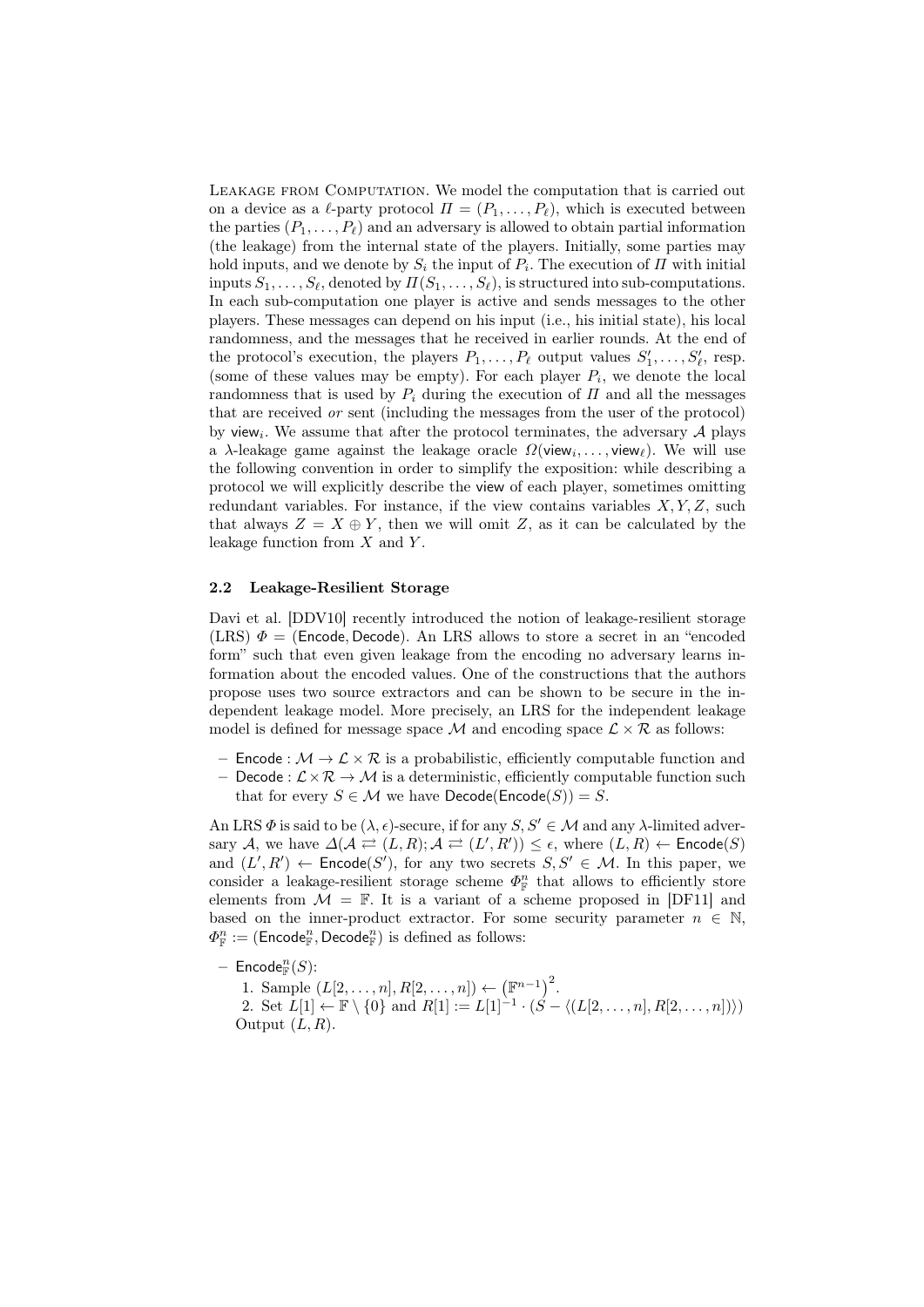$-$  Decode<sup>n</sup><sub>*F*</sub></sub> $(L, R)$ : Output  $\langle L, R \rangle$ .

The property that  $L[1] \neq 0$  will be useful in the "generalized multiplication" protocol (cf. Section 4.2). It is easy to see that  $\Phi_{\mathbb{F}}^n$  is correct, i.e.:

$$
\textsf{Decode}^n_{\mathbb{F}}(\textsf{Encode}^n_{\mathbb{F}}(S))=S.
$$

Security is shown in the following lemma whose proof appears in the full version of this paper.

**Lemma 1.** Let  $n \in \mathbb{N}$  and let  $\mathbb{F}$  such that  $|\mathbb{F}| = \Omega(n)$ . For any  $1/2 > \delta > 0, \gamma > \delta$ 0 *the LRS*  $\Phi_{\mathbb{F}}^n$  *as defined above is*  $(\lambda, \epsilon)$ *-secure, with*  $\lambda = (1/2 - \delta)n \log |\mathbb{F}|$  –  $\log \gamma^{-1} - 1$  *and*  $\epsilon = 2m(|\mathbb{F}|^{3/2 - n\delta} + |\mathbb{F}| \gamma)$ .

We instantiate Lemma 1 with concrete parameters in the next corollary.

Corollary 1. *Suppose*  $|\mathbb{F}| = \Omega(n)$ . *Then, LRS*  $\Phi_{\mathbb{F}}^n$  *is* (0.49*·*log<sub>2</sub>  $|\mathbb{F}^n| - 1$ *, negl*(*n*))*secure, for some negligible function negl.*

## 3 An informal description of the protocol

In this section we describe informally our circuit compiler that is based on the LRS scheme  $\Phi_{\mathbb{F}}^n$ . Our starting point is the result of [DF11] where a protocol  $\mathsf{Refresh}^n_{\mathbb{F}}$  is proposed to refresh secrets encoded with  $\Phi^n_{\mathbb{F}}$ . Refresh<sub> $\mathbb{F}$ </sub> is run between two parties  $P_L$  and  $P_R$ , which initially hold  $L$  and  $\overline{R}$  in  $\mathbb{F}^n$ . At the end of the protocol,  $P_L$  holds  $L'$  and  $P_R$  holds  $R'$  such that  $\langle L, R \rangle = \langle L', R' \rangle$ . The protocol can be repeated continuously to refresh the encoding and satisfies the following security requirement: even given continuous leakage independently from the parties  $P_1$  and  $P_R$  no adversary can learn the encoded secret  $\langle L, R \rangle$ .

In order to create a general circuit compiler in the independent leakage model, all we need is to perform in a leakage-resilient way arithmetic operations on the encoded secrets using the LRS  $\Phi_{\mathbb{F}}^n$ . This is similar to the methods used in the MPC literature: first, the secret is secret-shared between the parties (in our case: "encoded"), and then the operations are performed "gate-by-gate" in a secure way. At the end the outputs of the computation are reconstructed in the following way: one of the players, *P*L, say, sends his share *L ′* of the output to *P*<sup>R</sup> and *P*<sup>R</sup> computes  $\mathsf{Decode}^n_{\mathbb{F}}(L,R)$ . We us a similar approach in this paper.

To illustrate this approach, consider the simple case of a circuit that multiplies a constant  $\alpha$  with a secret *S* encoded as  $(L, R)$ . If *L* is held by  $P<sub>L</sub>$  and *R* is held by  $P_R$ , then one of the players,  $P_L$ , say, multiplies his vector by  $\alpha$  $(a \times \langle L, R \rangle = \alpha \cdot \langle L, R \rangle)$ . Also, addition of a constant *c* to *S* is simple: the player *P*<sub>L</sub> sends  $x = L[1]$  to *P*<sub>R</sub> (for simplicity assume that  $L[1] \neq 0$ ), and then  $P_R$  sets  $R' = R + (x^{-1} \cdot c, 0, \ldots, 0)$  and  $P_L$  sets  $L' = L$ . We notice that  $(L', R')$  was computed from  $(L, R)$  just by sending one field element from  $P_L$  to  $P_{\rm R}$ , and in particular it did not involve computing  $\langle L, R \rangle$ . We call this protocol  $\mathsf{AddConst}_\mathbb{F}^n(\alpha,(L,R)).$ 

The only ingredient that is missing for computing arbitrary functionalities is a protocol for leakage-resilient multiplication of two encoded secrets. The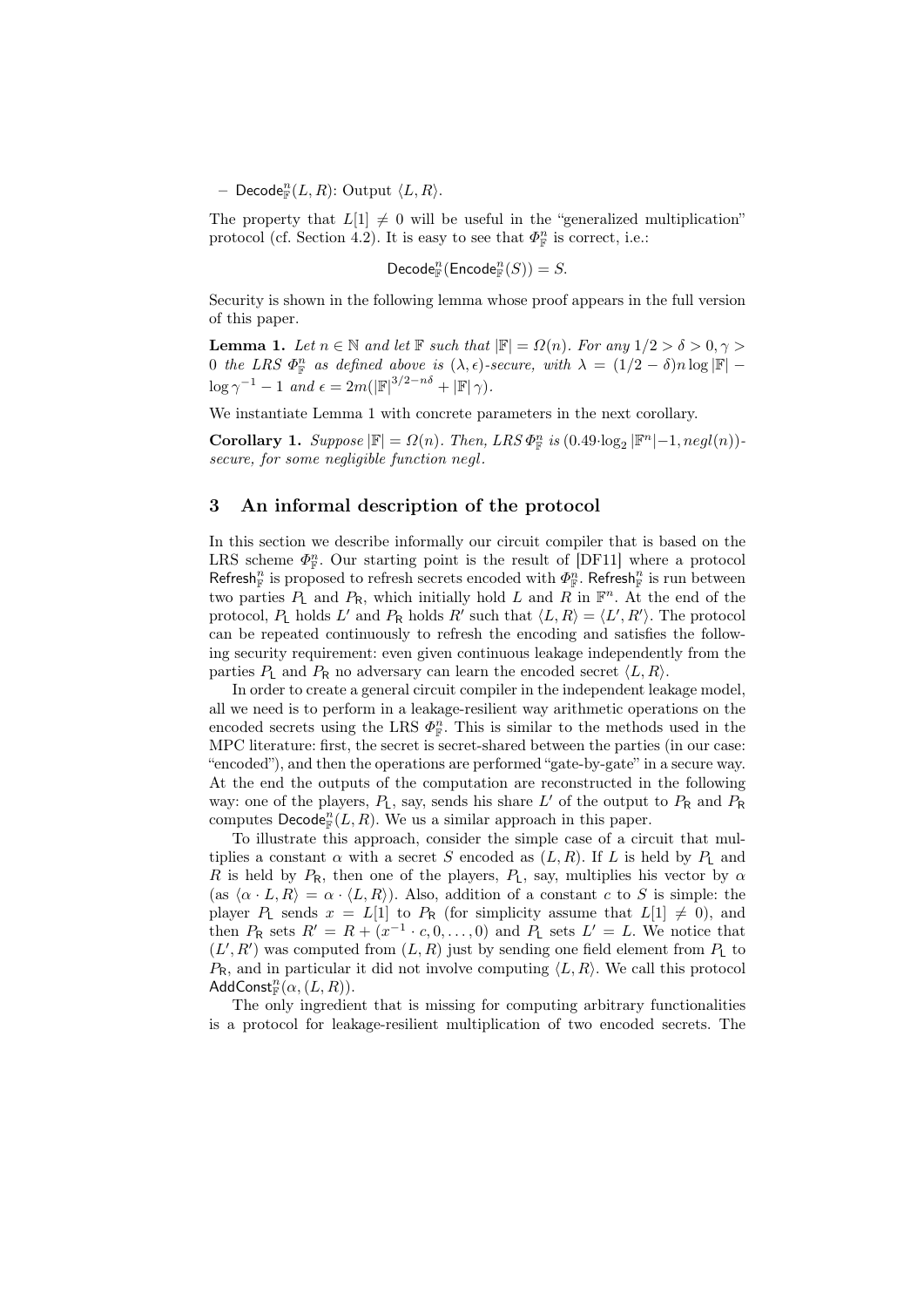construction of such a protocol is the main contribution of this paper (for technical reasons, we construct in Section 4.2 a protocol for a slightly more general functionality, which we call "generalized multiplication"). Suppose we have two secrets  $S^0 \in \mathbb{F}$  and  $S^1 \in \mathbb{F}$  encoded as  $(L^0, R^0)$  and  $(L^1, R^1)$ , respectively. Suppose further that player  $P_L$  holds  $(L^0, L^1)$  and player  $P_R$  holds  $(R^0, R^1)$ . Their goal is to compute  $L''$ ,  $R'' \in \mathbb{F}^n$  in a leakage-resilient way such that  $\langle L'', R'' \rangle = S$  and  $L''$  is held by  $P_L$ , while  $R''$  is held by  $P_R$ . Our first observation is that  $\langle L^0 \otimes L^1, R^0 \otimes R^1 \rangle = \langle L^0, R^0 \rangle \cdot \langle L^1, R^1 \rangle = S^0 \cdot S^1$ , which follows from simple linear algebra. Hence,  $(L^0 \otimes L^1, R^0 \otimes R^1)$  encodes the secret  $S^0 \cdot S^1$  in the  $\Phi_{\mathbb{F}}^{n^2}$  $n<sup>n</sup>$  scheme. Note that this protocol, so far, is non-interactive so it is clearly secure. The disadvantage of this protocol is that the length of the encoding grows exponentially with the depth of *Γ*. Therefore, we need a method of reducing the length of this encoding. This can be done in the following way. First, the players refresh the  $(L^0 \otimes L^1, R^0 \otimes R^1)$  encoding with the Refresh<sup>n<sup>2</sup></sup> protocol. Let  $(L', R') \in \mathbb{F}^{n^2} \times \mathbb{F}^{n^2}$  be the result of this refreshing. Then, the players reconstruct *in clear* the secret encoded by the final  $n(n-1)$ elements of *L'* and *R'*. More precisely, the player  $P_L$  sends  $L'[n+1,\ldots,n^2]$ to  $P_R$ , and  $P_R$  computes  $d = \langle L'[n+1,\ldots,n^2], R'[n+1,\ldots,n^2] \rangle$ . We now clearly have that  $S^0 \cdot S^1 = \langle L', R' \rangle = \langle L'[1, \ldots, n], R'[1, \ldots, n] \rangle + d$ . Hence,  $(L'[1, \ldots, n], R'[1, \ldots, n])$  encodes  $S^0 \cdot S^1$  minus *d*. Since *d* can be published by  $P_R$ we can now use the protocol  $\text{AddConst}_{\mathbb{F}}^{n}(d,(L'[1,\ldots,n],R'[1,\ldots,n]))$ , and add a constant *d* to  $(L'[1, \ldots, n], R'[1, \ldots, n])$ . The output  $(L'', R'')$  of the protocol is the result of this operation. Observe that the use of the refreshing protocol is crucial, as  $(L^0 \otimes L^1)[n+1, \ldots, n^2]$  gives almost complete information about  $L^0$ and  $L^1$ .

## 4 The ingredients

In this section, we describe the two main ingredients of our compiler construction: the "refreshing" protocol for  $\Phi_{\mathbb{F}}^n$  (cf. Section 4.1) and the "generalized multiplication" protocol (cf. Section 4.2). The latter protocol will use the former as a sub-routine. In the full version of this paper, we show that these two components satisfy a simple security property called reconstructibility. This notion was introduced recently in  $[FRR^+10]$  and essentially says that the view of the parties in a protocol can be efficiently reconstructed from just knowing the encoded inputs and outputs. For our setting, we modify this notion and define reconstruction as a protocol run between players  $P_L$  and  $P_R$ , where the efficiency criteria of the reconstructor is the amount of information exchanged between the parties. For instance, for the generalized multiplication the reconstructor protocol is run between  $P_L$  with input  $(L^0, L^1, L'')$  and  $P_R$  with input  $(R^0, R^1, R'')$  and computes view*<sup>L</sup>* and view*<sup>R</sup>* with only one field element of communication.

## 4.1 Leakage-Resilient Refreshing of LRS

In this section, we propose a simple variant of the refreshing protocol proposed in [DF11] (cf. Section 3) for the LRS  $\Phi_{\mathbb{F}}^n$ . As described in the introduction,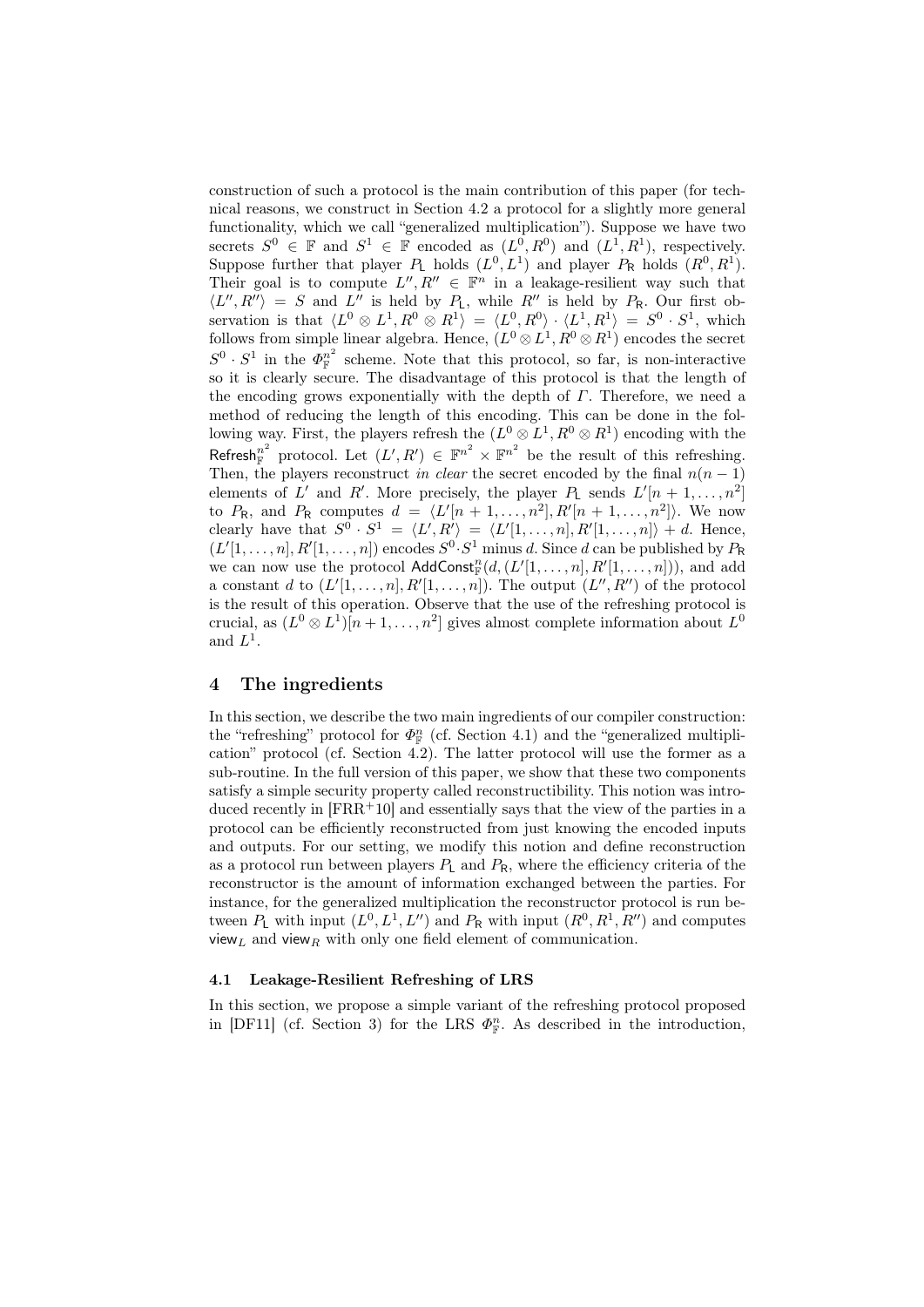we assume that the players have access to a leak-free component that samples uniformly at random pairs of orthogonal vectors. Technically, we will assume that we have an oracle  $\mathcal{O}'$  that samples a uniformly random vector  $((A, \tilde{A}), (B, \tilde{B})) \in$  $(\mathbb{F}^n)^4$ , subject to the constraint that the following three conditions hold:

1.  $\langle A, B \rangle + \langle \tilde{A}, \tilde{B} \rangle = 0$ , 2.  $A \neq (0)^n$ , and 3.  $\tilde{B} \neq (0)^n$ .

Note that this oracle is different from the oracle  $\mathcal O$  described in the introduction (and used earlier in [DF11]) that simply samples pairs (*A, B*) of orthogonal vectors. It is easy to see, however, that this "new" oracle  $\mathcal{O}'$  can be "simulated" by the players that have access to  $\mathcal O$  that samples pairs  $(C, D)$  of orthogonal vectors of length 2*n* each. First, observe that  $C \in \mathbb{F}^{2n}$  can be interpreted as a pair  $(A, \tilde{A}) \in (\mathbb{F}^n)^2$  (where  $A||\tilde{A} = C$ ), and in the same way  $D \in \mathbb{F}^{2n}$  can be interpreted as a pair  $(B, \tilde{B}) \in (\mathbb{F}^n)^2$  (where  $B||\tilde{B} = D$ ). By the basic properties of the inner product we get that  $\langle A, B \rangle + \langle \tilde{A}, \tilde{B} \rangle = \langle C, D \rangle = 0$ . Hence, Condition 1 is satisfied. Conditions 2 and 3 can simply verified by players *P*<sup>L</sup> and *P*<sup>R</sup> respectively. If one these conditions is not met, then the players sample a fresh  $(C, D)$  from  $\mathcal{O}$ . Obviously, this happens with a negligible probability  $2 \cdot 2^{-n|\mathbb{F}|}$ only, so it has almost no impact on the efficiency of the protocol.

The reason for introducing Conditions 2 and 3 is to make the exposition simpler as it avoids dealing with the events that happen with negligible probability (cf. the caption of Figure 1). The reason for having Condition 1 is slightly more subtle and will be explained below.

The refreshing scheme is presented in Figure 1. The main idea behind this protocol is as follows (for this high-level overview ignore Step 4, as it anyway influences the execution only with negligible probability). Denote  $\alpha := \langle A, B \rangle (=$  $-\langle \hat{A}, \hat{B} \rangle$ ). The Steps 2 and 3 are needed to refresh the share of  $P_R$ . This is done by generating, with the "help" of  $(A, B)$  (coming from  $\mathcal{O}'$ ) a vector *X* such that

$$
\langle L, X \rangle = \alpha. \tag{2}
$$

Eq. (2) comes from simple linear algebra:  $\langle L, X \rangle = \langle L, B \cdot M^T \rangle = \langle L \cdot M, B \rangle =$  $\langle A, B \rangle = \alpha$ . Then, vector *X* is added to the share of  $P_R$  by setting (in Step 3)  $R' := R + X$ . Hence we get  $\langle L, R' \rangle = \langle L, R \rangle + \langle L, X \rangle = \langle L, R \rangle + \alpha$ . Symmetrically, in Steps 5 and 6 the players refresh the share of *P*L, by first generating *Y* such that  $\langle Y, R \rangle = -\alpha$ , and then setting  $L' = L + Y$ . By similar reasoning as before, we get  $\langle L', R' \rangle = \langle L, R' \rangle - \alpha$ , which, in turn is equal to  $\langle L, R \rangle$ . Hence, the refreshing is correct.

The security proof of this refreshing scheme appears in the full version of this paper. The key property that is used there is that *X* is generated "obliviously" from  $P_L$ , and  $Y$  is generated "obviously" from  $P_R$ . In other words:  $P_L$  gets no information on *X* except that  $\langle L, X \rangle = -\langle Y, R \rangle$ , and a symmetric fact holds for  $P_R$ . For more intuition behind this protocol the reader may consult  $[DF11]$ (Sect. 3), where a similar refreshing scheme is constructed. The main difference is that the protocol presented here refreshes the shares "completely", i.e. the new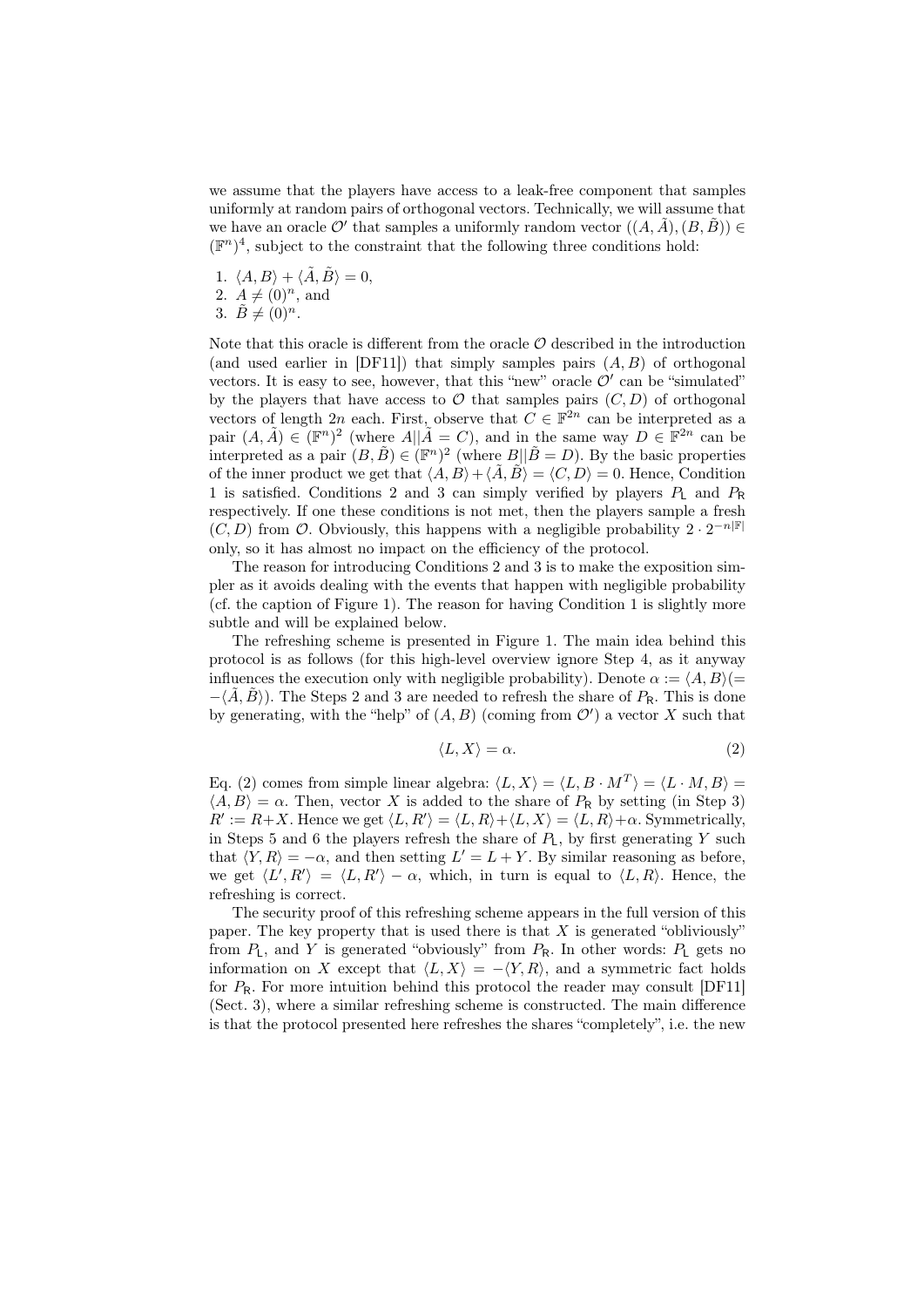encoding  $(L', R')$  is completely independent from  $(L, R)$  (except that is encodes the same secret), while in [DF11] this was not the case. More precisely, in the refreshing of [DF11]  $A, \tilde{A}, B$ , and  $\tilde{B}$  were such that  $\langle A, B \rangle = \langle \tilde{A}, \tilde{B} \rangle = 0$ , which implied that in particular  $\langle L, R' - R \rangle$  and  $\langle L' - L, R' \rangle$  were equal to 0 (and hence  $(L', R')$  was not independent from  $(L, R)$ ). In our protocol it is not the case since  $\langle A, B \rangle = \alpha$  and  $\langle \tilde{A}, \tilde{B} \rangle = -\alpha$  (where  $\alpha$  is random) and hence  $\langle L, R' - R \rangle$  and *⟨L ′ − L, R⟩* are random. This "independence" of encodings after refreshing is a very useful property for showing security of composition of larger circuits.

 $\mathbf{Protocol}(L', R') \leftarrow \mathsf{Refresh}_{\mathbb{F}}^n((L, R))$ :

**Input**  $(L, R)$ :  $L \in (\mathbb{F} \setminus \{0\}) \times \mathbb{F}^{n-1}$  is given to  $P_L$  and  $R \in \mathbb{F}^n$  is given to  $P_R$ .

1. Let  $(A, \tilde{A}, B, \tilde{B}) \leftarrow \mathcal{O}'$  and give  $(A, \tilde{A})$  to  $P_L$  and  $(B, \tilde{B})$  to  $P_R$ .

## Refreshing the share of *P*R:

- 2. Player  $P_L$  generates a random non-singular matrix  $M \in \mathbb{F}^{n \times n}$  such that  $L \cdot M = A$  and sends it to  $P_{\mathsf{R}}$ .
- 3. Player  $P_R$  sets  $X := B \cdot M^T$  and  $R' := R + X$ .

## Refreshing the share of *P*L:

- 4. If  $R' = (0, \ldots, 0)$  then  $P_{\mathsf{R}}$  sends a message  $\mu =$  "zero" to  $P_{\mathsf{L}}$ . Player  $P_{\mathsf{L}}$  sets  $L' \leftarrow (\mathbb{F} \setminus \{0\}) \times \mathbb{F}^{n-1}$ . The players output  $(L', R')$  and finish this round of refreshing. Otherwise the player  $P_R$  sends a message  $\mu =$  "nonzero" to *P*<sup>L</sup> and they execute the following:
- 5. Player  $P_R$  generates a random non-singular matrix  $\tilde{M} \in \mathbb{F}^{n \times n}$  such that  $\tilde{M} \cdot R' = \tilde{B}$  and sends it to  $P_L$ .
- 6. Player  $P_L$  sets  $Y := \tilde{A} \cdot \tilde{M}^T$  and  $L' := L + Y$ .
- 7. If  $L'[1] = 0$  then restart the procedure of refreshing the share of  $P_L$ , i.e. go to Step 4.

Output: The players output (*L ′ , R′* ). **Views:** The view view<sub>L</sub> of player  $P_L$  is  $(L, A, M, \tilde{A}, \tilde{M}, \mu)$  and the view view<sub>R</sub> of player  $P_R$  is  $(R, B, M, \tilde{B}, \tilde{M}, \mu)$ .

Fig. 1. Protocol Refresh<sub>I</sub><sup>n</sup>. Oracle  $\mathcal{O}'$  samples random vectors  $(A, \tilde{A}, B, \tilde{B}) \in (\mathbb{F}^n)^4$ such that (1)  $\langle A, B \rangle = -\langle \tilde{A}, \tilde{B} \rangle$  and (2)  $A \neq (0)^n$ , and (3)  $\tilde{B} \neq (0)^n$ . Note that the conditions (2) and (3) are needed as otherwise it might be impossible to find matrices *M* and  $\tilde{M}$  in Steps 2 and 5, respectively. It is easy to see that  $L[1]$  has a uniform distribution over F, and hence restarting part of the protocol in Step 7 happens with probability  $|F|^{-1}$ . Therefore if F is large then this probability is negligible. In Sect. 6 we show how to change our protocol so that the probability of restarting is negligible even if *|*F*|* is small (e.g. constant).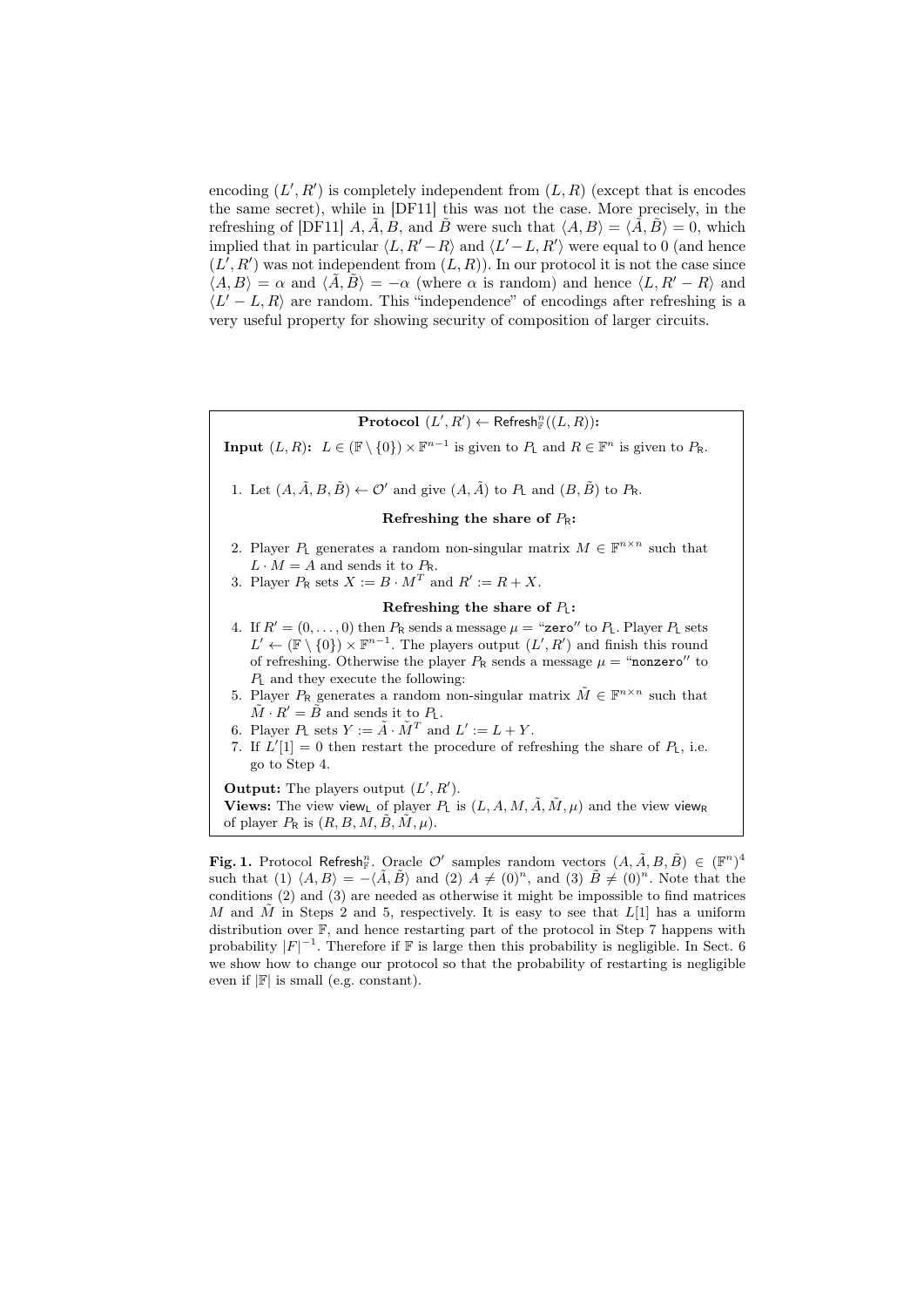#### 4.2 Leakage-Resilient Computation of Generalized Multiplication

We now present a leakage-resilient protocol for computing a "generalized multiplication" function  $f(S^0, S^1, c) = c - S^0 \cdot S^1$ , where the values  $S^0 \in \mathbb{F}$  and  $S^1 \in \mathbb{F}$  are encoded by an LRS  $\Phi_{\mathbb{F}}^n = (\text{Encode}_{\mathbb{F}}^n, \text{Decode}_{\mathbb{F}}^n)$  (let  $(L^0, R^0)$  and  $(L^1, R^1)$  be the respective encodings), and  $c \in \mathbb{F}$  is a constant. The result  $f(S^0, S^1, c)$  of the computation is encoded by  $(L'', R'')$ . This construction has already been discussed informally in Section 3. The formal description appears in Figure 2. It uses the  $\mathsf{Refresh}_{\mathbb{F}}^{n^2}$  protocol as a sub-routine, and hence also relies on the special free oracle  $\mathcal{O}'$ . It is easy to see that this protocol is correct. More formally, for any inputs  $L^0, R^0, L^1, R^1 \in \mathbb{F}^n$  and  $c \in \mathbb{F}$  we have that  $\mathsf{Decode}^n_{\mathbb{F}}(L'',R'')=c-\mathsf{Decode}^n_{\mathbb{F}}(L^0,R^0)\cdot \mathsf{Decode}^n_{\mathbb{F}}(L^1,R^1), \text{ where } (L'',R'')\leftarrow$  $\text{Mult}_{\mathbb{F}}^n(\overline{L}^0, R^0), (L^1, R^1), c$ . The security properties of this protocol are defined and proven in the full version of this paper, where we show that the multiplication protocol is reconstructible with low communication between the parties *P*<sup>L</sup> and *P*R.

 $\mathbf{Protocol}\,\,(L'',R'') \leftarrow \mathsf{Mult}_{\mathbb{F}}^n((L^0,R^0),(L^1,R^1),c)$ :

**Input**  $(L, R)$ :  $L^0, L^1 \in (\mathbb{F} \setminus \{0\}) \times \mathbb{F}^{n-1}$  are given to  $P_L$  and  $R^0, R^1 \in \mathbb{F}^n$  are given to  $P_R$ . The field element  $c \in \mathbb{F}$  is given to both players.

- 1. The players  $P_L$  and  $P_R$  run the Refresh<sup> $n^2$ </sup>  $\int_{\mathbb{F}}^{n^2} (L^0 \otimes L^1, R^0 \otimes R^1)$  protocol. Let L<sup>'</sup> and R<sup>'</sup> be their respective outputs, and let view<sup>'</sup><sub>L</sub> and view<sub>R</sub>' be their respective views.
- 2. Player  $P_L$  sends  $x := L'[1]$  and the last  $n(n-1)$  bits of  $L'$  (i.e. the vector  $L'[n+1, ..., n^2]$ ) to  $P_R$ . Player  $P_R$  computes  $d := \langle L'[n+1, ..., n^2], R'[n+1, ..., n^2] \rangle$  $|1, \ldots, n^2|$  and sets  $R'' := -R'[1, \ldots, n] + (x^{-1}(c-d), 0, \ldots, 0).$

3. Player  $P_{\text{L}}$  sets  $L'' := L'[1, \ldots, n].$ 

Output: The players output (*L ′′, R′′*). **Views:** The view view<sub>L</sub> of player  $P_L$  is  $(L^0, L^1, L', L'', c, \text{view}_L')$  and the view  ${\sf view}_{\sf R}$  of player  $P_{\sf R}$  is  $(R^0, R^1, R', R'', c, d, x, L'[n+1, \ldots, n^2], {\sf view}_{\sf R}'.$ 

Fig. 2. Protocol Mult<sub>*n*</sub></sub>. Note that computing  $x^{-1}$  is possible since in our LRS the first bit of *L* is never equal to 0. This is actually precisely the reason why this restriction was introduced.

## 5 The compiler

## 5.1 Arithmetic circuits

Before describing our general circuit compiler, we must define how to model arithmetic circuits over finite fields  $\mathbb F$  as these are used to describe the original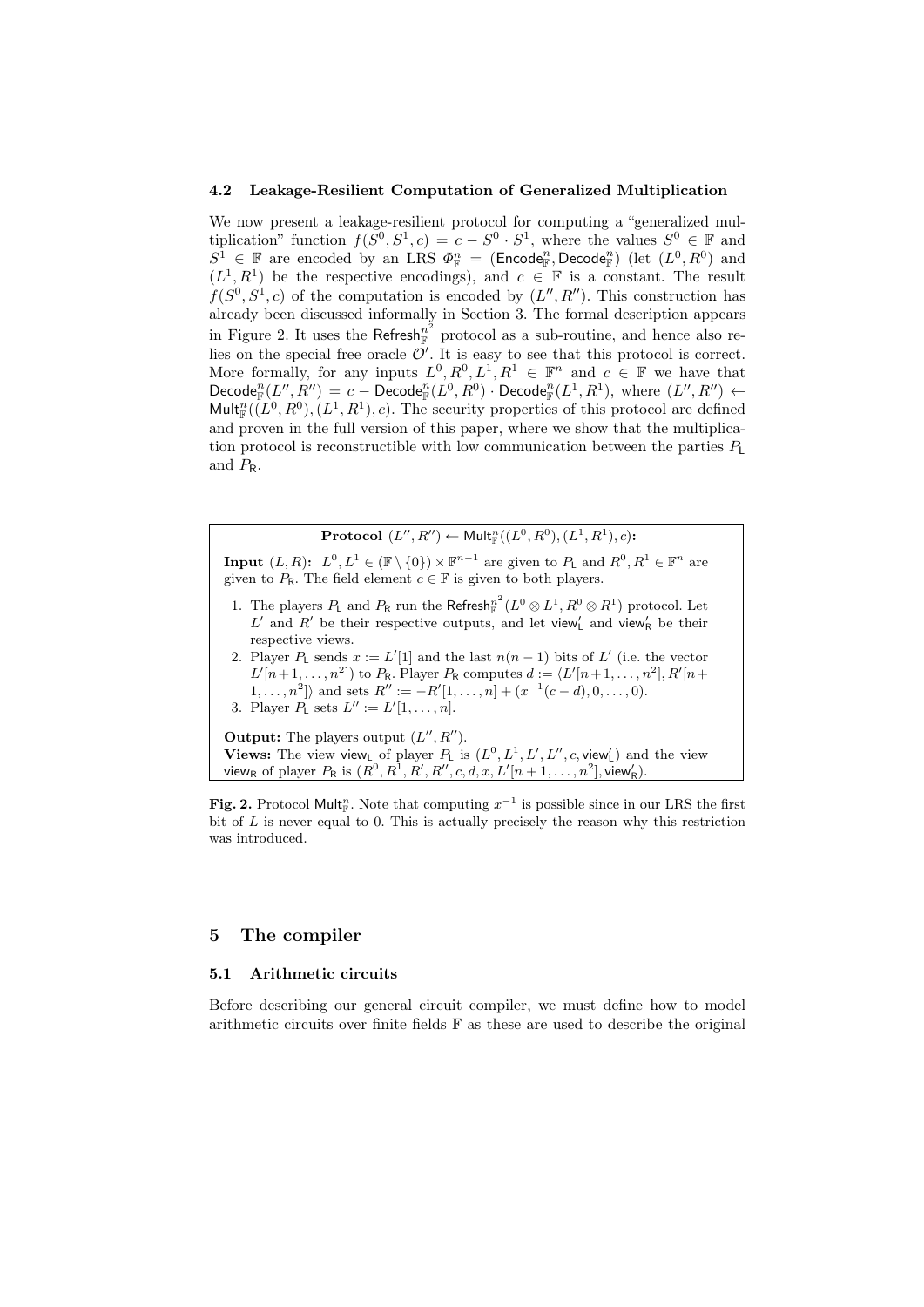circuits. To keep the exposition simple, we consider circuits consisting only of 4 types of gates. The first two types are: the *public-input gates* that will be used by the user, or the adversary, to provide the input  $X$  to the circuit, and the *private-input gates* that will be used to provide the secret input *state* (e.g., the cryptographic key) to the scheme. The third type of a gate is the *multiplication gate*  $(a, b, c)$ . This gate takes as input the values  $A \in \mathbb{F}$  and  $B \in \mathbb{F}$  of two other gates (indicated by *a* and *b*, resp.) and a constant  $c \in \mathbb{F}$ , and produces a result  $c - AB$ . Note that in particular the "negated and" function over bits can be expressed by such a gate, as  $\overline{A \wedge B} = 1 - AB$ , for  $A, B \in \{0, 1\}$ . Finally, we also have the output gates. Each output gate takes as input a value from of a gate of a previous type and outputs it. Since it is well-known that a NAND gate is complete the above suffices to describe any functionality. Formally, a *circuit over a field* **F** is a sequence  $\Gamma = (\gamma_1, \dots, \gamma_t)$ , where each  $\gamma_i$  is called a *gate*. The set of gates is divided into the following groups.

**public-input gates:**  $\gamma_1, \ldots, \gamma_m$  — each such a gate is equal to a special symbol pub and takes the inputs provided by the user.

**private-input gates:**  $\gamma_{m+1}, \ldots, \gamma_{m+k}$  — each such a gate is equal to a special symbol priv and represents the memory containing the secret state,

multiplication gates:  $\gamma_{m+k+1}, \ldots, \gamma_{t-u}$  — each such a gate  $\gamma_i$  ( $i \in [m+k+1]$ 1*, t* − *u*)) has a form  $(a, b, c)$ , where  $a, b \in \{1, \ldots, i - 1\}$  and  $c \in \mathbb{F}$ . We say that the outputs of the gates  $\gamma_a$  and  $\gamma_b$  are *inputs for the gate*  $\gamma_i$ ,

output gates:  $\gamma_{t-u+1}, \dots, \gamma_t$  — each such a gate  $\gamma_i$  is equal to some *j*, where  $j \in \{1, \ldots, t - u\}$ . We say that  $\gamma_j$  is an *input for the gate*  $\gamma_i$ .

For technical reasons, we also assume that the circuit's fan-out is at most 2, more precisely: each  $\gamma_i$  is an input for at most 2 other gates. This can be clearly done without loss of generality. The *computation* Comp(*Γ, X, state*) of such a circuit on input  $(X, state) = ((x^1, \ldots, x^m), (s^1, \ldots, s^k))$  is a sequence  $(\xi^1, \ldots, \xi^t)$  of values on the outputs of circuit gates (one may think of this as the output wires of the gates), defined by the following procedure:

- $-$  For  $i = 1$  to  $t$  do:
	- 1. if  $\gamma_i = \text{pub}$  ("public-input gate") then set  $\xi^i := x^i$ ,
	- 2. if  $\gamma_i = \text{priv} (\text{``private-input gate''}) \text{ then set } \xi^i := s^{i-m}$ ,
	- 3. if  $\gamma_i = (a, b, c)$  ("multiplication gate") then set  $\xi^i = c \xi^a \xi^b$ .
	- 4. if  $\gamma_i = j$  ("output gate") then set  $\xi^i = \xi^j$ ,

The *output of the computation* is equal to  $(\xi^{t-u+1}, \ldots, \xi^t)$  and will be denoted by *Γ*(*X, state*).

#### 5.2 Protocols computing circuits

Recall the definition of a protocol from Sect. 2.1. In this section we consider a special type of such protocols, that we call *LRS-protocols*. Each such a protocol *Π*<sup> $\phi$ </sup> is parameterized by an LRS  $\Phi$  = (Encode : *M*  $\rightarrow$  *L* × *R,* Decode : *L* ×  $\mathcal{R} \rightarrow \mathcal{M}$ ) (we will say that *Π* works over  $\Phi$ ). It consists of 2t parties  $\mathcal{P} =$  $\{P_1^1, \ldots, P_L^t, P_R^1, \ldots, P_R^t\}$ . The parties are divided into following groups: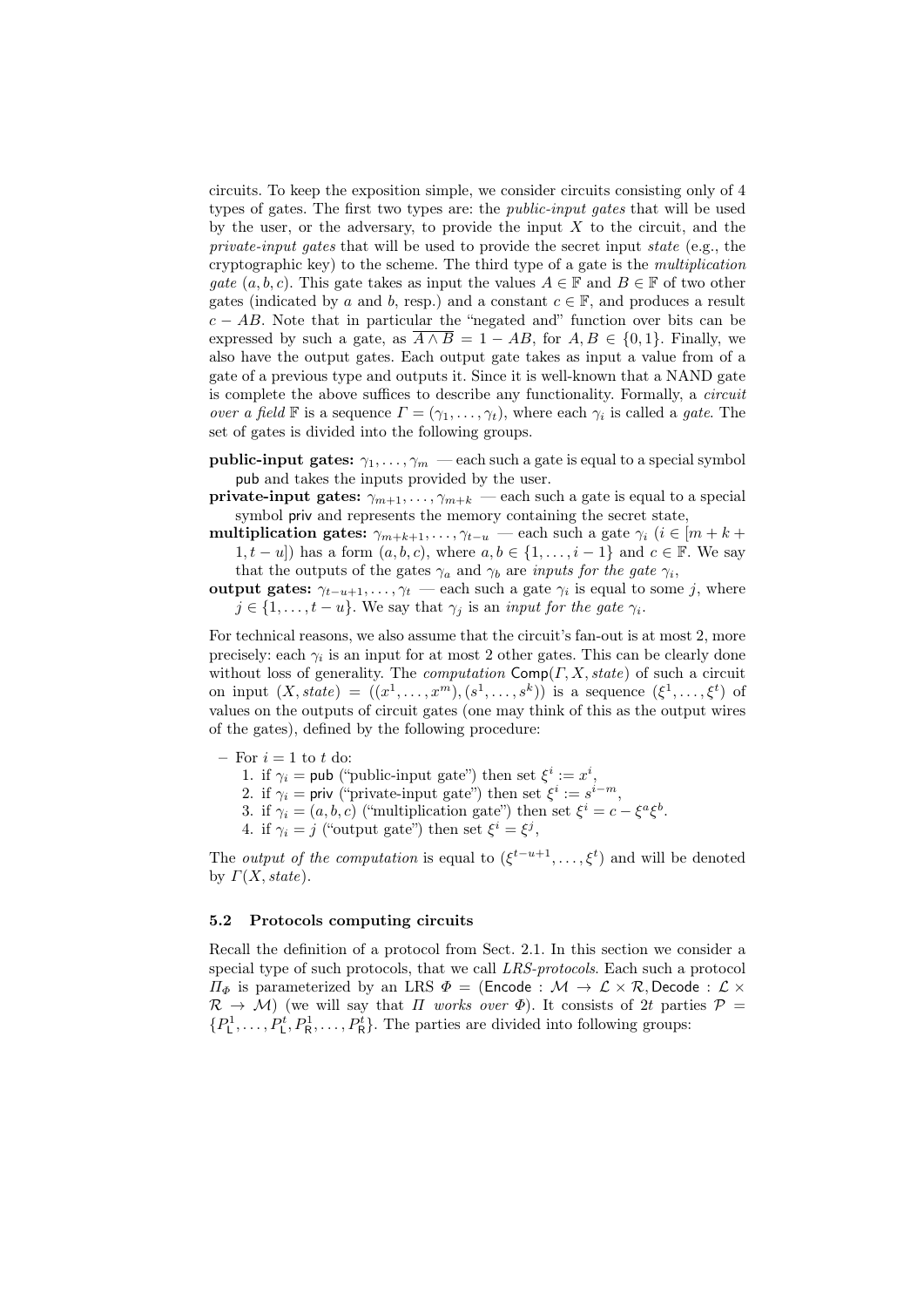"public-input parties":  $P_1^1, \ldots, P_k^m, P_k^1, \ldots, P_R^m$  — each  $P_1^i$  takes no input and each  $P^i_{\mathsf{R}}$  takes as input  $x^i \in \mathbb{F}$ ,

 $P_{\mathsf{L}}^{m+1},\ldots,P_{\mathsf{L}}^{m+1},P_{\mathsf{R}}^{m+1},\ldots,P_{\mathsf{R}}^{m+k}$  — each  $P_{\mathsf{L}}^i$  takes as input  $L^i \in \mathcal{L}$ , and each  $P^i_{\mathsf{R}}$  takes as input  $R^i \in \mathcal{R}$ ,

 $\text{``multiplication parties'': } P_{\text{L}}^{m+k+1}, \ldots, P_{\text{L}}^{t-u}, R^{m+k+1}, \ldots, P_{\text{R}}^{t-u} \text{— they have}$ no inputs or outputs,

"output parties":  $P_1^{t-u+1}, \ldots, P_L^t, R^{t-u+1}, \ldots, P_R^t$  — each  $P_R^i$  produces an output  $y^i \in \mathcal{M}$ , and the  $P^{i}_{\mathsf{L}}$ 's produce no output.

The LRS-protocols will be analyzed only under the assumption that for  $i =$  $k+1,\ldots,m$  we have that  $(L^i, R^i) \leftarrow$  Encode $(z^i)$  for some  $x^i$ . More precisely for  $X = (x^1, \ldots, x^m) \in \mathbb{F}^m$  and  $state = (s^1, \ldots, s^k) \in \mathbb{F}^k$  consider the following experiment.

### Experiment ExpExec(*ΠΦ, X, state*):

- 1. For each  $i = 1, \ldots, m$  give  $x^i$  to  $P^i_{\mathsf{R}}$ .
- 2. For each  $i = 1, ..., k$  sample  $(L^{m+i}, R^{m+i}) \leftarrow \Phi(s^i)$ . Give  $L^{m+i}$  to  $P_L^{m+i}$  and  $R^{m+i}$  to  $P_R^{m+i}$ .
- 3. Run the protocol *Π<sup>Φ</sup>* with the inputs for the players as described in the previous steps.
- 4. For  $i = 1, \ldots, t$  let view<sup>*i*</sup><sub>L</sub> be the view of  $P_{\text{L}}^i$ , and let view<sub>R</sub><sup>*i*</sup> be the view of  $P_{\text{R}}^i$ in the above execution.

 $\text{Denote View}(H_{\Phi}, (X, \text{state})) := ((\text{view}_L^1, \text{view}_R^1), \dots, (\text{view}_L^t, \text{view}_R^t)).$ 

5. Let  $\textsf{Exec}(H_{\Phi}, (X, state))$  be the vector containing the outputs of the parties  $P_{\mathsf{R}}^{t-u+1}, \ldots, P_{\mathsf{R}}^{t}$  in the above execution.

## 5.3 The security definition

We now present the main security definition of this paper. As mentioned in the introduction, in this definition we consider only the non-adaptive security. In Sect. 6 we show how this definition can be extended to adaptive settings. Let *Γ* be a circuit with *m* public-input gates, *k* private-input gates and *u* output gates. Let *Π<sup>Φ</sup>* be an LRS-protocol with 2*m* public-input parties, 2*k* privateinput parties and 2*u* output parties. We say that *the*  $\Pi_{\Phi}$  protocol  $(\lambda, \epsilon)$ -securely computes *Γ* if:

 $-I\mathcal{F}$  *computes*  $\Gamma$  i.e.: for every  $(X, state) \in \mathbb{F}^k \times \mathbb{F}^m$  we have that

$$
\mathsf{Exec}(H_{\Phi}, (X, state)) = \Gamma(X, state),
$$

and

for every  $\lambda$ -limited adversary  $\mathcal A$  there exists a *simulator*  $\mathcal S$ , running in time polynomial in the running time of *A*, that for every  $(X, state) \in \mathbb{F}^k \times \mathbb{F}^m$ , on input  $(X, \Gamma(X, \text{state}))$  produces a variable  $\mathcal{S}(X, \Gamma(X, \text{state}))$  such that

$$
\Delta((\mathcal{S}(X,\Gamma(X,\mathit{state}))\ ;\ (\mathcal{A} \rightleftarrows \mathsf{View}(\Pi_{\Phi},(X,\Gamma(X,\mathit{state})))) \leq \epsilon. \tag{3}
$$

Note that *state* is not given directly to the simulator. The only variables that he gets are: the public input *X* and the output  $Y = \Gamma(X, state)$ . Therefore, intuitively, the only information that he gets about *state* comes from  $(X, Y)$ .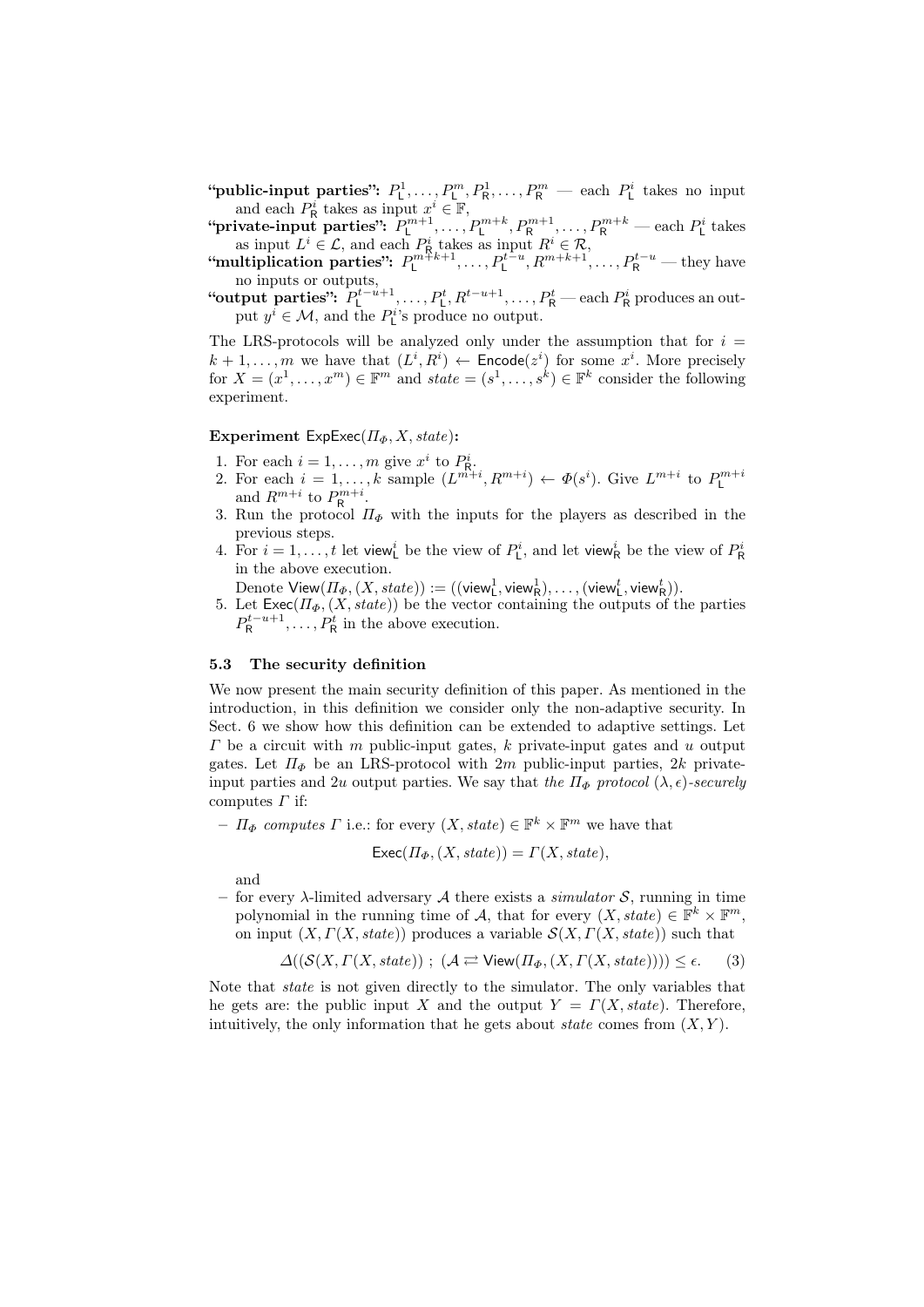#### 5.4 The construction

We are now ready to present our construction of the circuit compiler. Our compiler takes an arithmetic circuit *Γ* and a parameter  $n \in \mathbb{N}$  and produces an LRS protocol  $\Pi_{\Phi_{\mathbb{F}}^n}^{\Gamma}$  over  $\Phi_{\mathbb{F}}^n$ . To simplify the notation we will write  $\Pi_n^{\Gamma}$  instead of  $\Pi_{\Phi_{\mathbb{F}}^n}^{\Gamma}$ . The protocol  $\Pi_n^{\Gamma}$  is depicted on Fig. 3.

**Protocol**  $(z^{t-u+1},...,z^{t}) \leftarrow (\Pi_n^{\Gamma}(x^1,...,x^m,(L^1,R^1),...,(L^k,R^k)))$ : **Input**  $(x^1, \ldots, x^m, (L^1, R^1), \ldots, (L^k, R^k)$ : Give each  $x^i \in \mathbb{F}$  to  $P^i_{\mathsf{R}}$ , each  $L^i \in \mathbb{F}^n$  to  $P_{\mathsf{L}}^{m+i}$  and each  $R^i \in \mathbb{F}^n$  to  $P_{\mathsf{R}}^{m+i}$ . 1. For  $i = 1, ..., m$  player  $P^i_R$  computes  $(L^i, R^i) \leftarrow$  Encode<sub>*R*</sub></sub> $(x^i)$  and sends  $L^i$  to  $P^i_L$ . The view view<sup>*i*</sup> of  $P^i_L$  is  $L^i$  and the view view<sup>*i*</sup><sub>R</sub> of  $P^i_R$  is  $(L^i, R^i)$ . 2. For  $i = m + 1, \ldots, m + k$  the view view<sup>*i*</sup> of  $P_{\text{L}}^i$  is  $L^i$  and the view view<sup>*i*</sup> of  $P^i_{\mathsf{R}}$  is  $R^i$ . 3. For  $i = m + k + 1, \ldots, t - u$  let  $(a, b, c)$  be such that  $\gamma_i = (a, b, c)$ (a) Player  $P_{\rm L}^a$  sends  $L^a$  to  $P_{\rm L}^i$ . (a) Player  $P_R^a$  sends  $R^a$  to  $P_R^i$ .<br>(b) Player  $P_R^a$  sends  $R^a$  to  $P_R^i$ . (c) Player  $P^b$  sends  $L^b$  to  $P^i$ . (d) Player  $P^b_R$  sends  $R^b$  to  $P^i_R$ . (e) Players  $P^i$  and  $P^i$  execute the Mult<sup>n</sup>( $(L^a, R^a)$ ,  $(L^b, R^b)$ , *c*) protocol. Let  $L^i$  and  $R^i$  be the respective outputs of the players at the end of this protocol, and let view<sup>*i*</sup> and view<sup>*i*</sup><sub>R</sub> be their respective views. 4. For  $i = t - u + 1, \ldots, t$  let *j* be such that  $\gamma_i = j$ . (a) Player  $P_{\mathsf{L}}^j$  sends  $L^j$  to  $P_{\mathsf{L}}^i$ . (b) Player  $P_R^j$  sends  $R^j$  to  $P_R^i$ . (c) The players  $P_{\text{L}}^j$  and  $P_{\text{R}}^i$  execute the Refresh<sup>n</sup> $(L^j, R^j)$  protocol. Let  $L^i$ and  $R<sup>i</sup>$  be the respective outputs of the players at the end of this protocol, and let view<sup>*i*</sup><sub>k</sub> and view<sub>R</sub><sup>*i*</sup> be their respective views. (d) Player  $P^i_\text{L}$  sends  $L^i$  to  $P^i_\text{R}$ . Player  $P^i_\text{R}$  computes  $z^j := \text{Decode}_\mathbb{F}^n(L^i, R^i)$ and outputs it. The  $v^i$  of  $P^i_L$  is view<sup>*i*</sup> and the view view<sup>*i*</sup><sub>R</sub> of  $P^i_R$  is  $(\mathsf{view}_\mathsf{R}^i, L^i)$ .

Fig. 3. The  $\Pi_n^{\Gamma}$  protocol.

We now have the following theorem. Its proof is based on the *hybrid argument* and appears in the full version of this paper.

**Theorem 1.** Assume that for some *n* the LRS (Encode<sup>n</sup><sub>F</sub>), Decode<sup>n</sup><sub>F</sub>) is  $(\lambda, \epsilon)$ *secure for some*  $\lambda$  *and*  $\epsilon$ *. Then for any*  $\Gamma$  *the*  $\Pi_n^{\Gamma}$  *protocol*  $(\lambda/3 - \log_2 |\mathbb{F}|, t\epsilon)$ *securely computes Γ.*

The following is an example of the application of Thm. 1 for a concrete LRS.

**Corollary 2.** Suppose  $|\mathbb{F}| = \Omega(n)$ . Then for any *Γ* the  $\Pi_n^{\Gamma}$  protocol (0.16 *·*  $\log_2 |\mathbb{F}^n| - 1 - \log_2 |\mathbb{F}|$ ,  $negl(n)$ )-securely computes  $\Gamma$ , for some negligible  $n$ .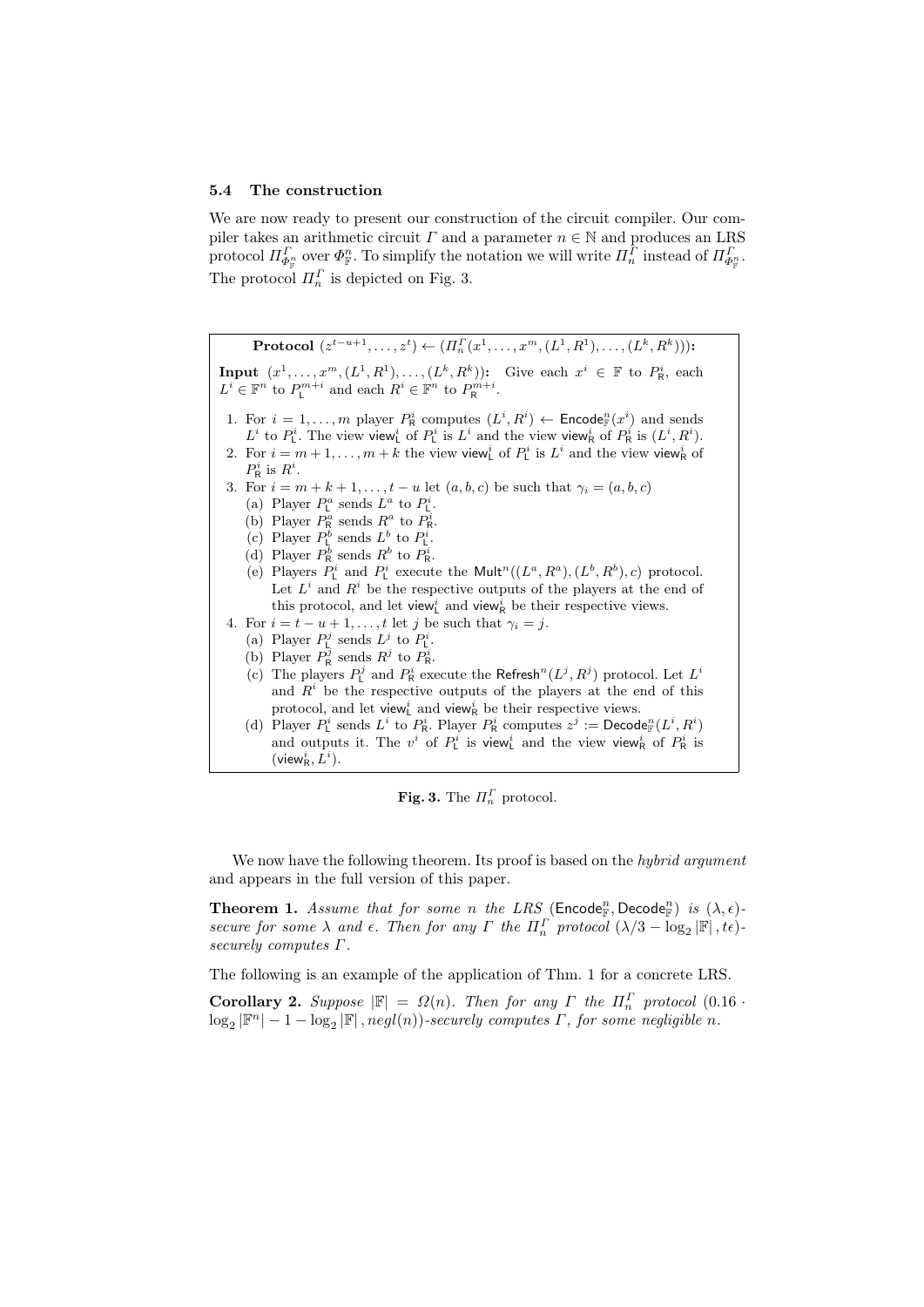## 6 Extensions

The model in Sect. 5 was intentionally kept simple in order to make the proof as easy as possible, and to satisfy the page limit. In this section we present several generalizations and extensions of this model. The formal security definitions and proofs will be presented in the extended version of this paper.

Adaptive security. Most of the cryptographic security definitions assume that the adversary is *adaptive*, meaning that he can interact with the cryptographic device in rounds, and his queries in the *i*th round may depend on the answers that he got in rounds  $1, \ldots, i-1$ . Our model from Sect. 5 obviously does not cover this scenario. We now briefly argue how to extend the model and the protocol to cover also the adaptive security. In the adaptive model one assumes that the circuit *Γ* is initialized with some secret  $state \in \mathbb{F}^k$  and it can be queried adaptively on several inputs  $X^1, \ldots, X^{\ell}$  (where  $\ell$  is the number of rounds). To each such a query the circuit responds with  $Y^i := \Gamma(X^i, state)$ . The input  $X^i$ is placed on the "private input gates" at the beginning of each round, and the output  $Y^i$  appears on the "output gates".

The protocol  $\Pi^{\Gamma}$  that "computes  $\Gamma$ " consists of 2t parties, whose role is exactly like in the protocol in Sect. 5. In particular: the "private input parties" are initialized with an encoding of *state*, the "public input parties" in the *i*th round take  $X^i$  as input, and the output  $Y^i$  is produced by the "output parties". After the end of each round the memory of all the parties (except the "privateinput parties" that hold the encoding of *state*) gets erased. The adversary *A* can adaptively choose the  $X^{i}$ 's and leak at most  $\lambda$  bits from each party in *each round* of the computation of  $\Pi^{\Gamma}$  on input  $X^i$ . The security definition assumes that for each round the simulator *S* gets a pairs  $\{(X^i, Y^i)\}_{i=1}^{\ell}$  and his goal is to produce the output that is statistically close to the output of *A*.

The implementation of  $\Pi^{\Gamma}$  is similar to the implementation of  $\Pi^{\Gamma}$  from Sect. 5. In particular, the protocols for the parties in a single round are the same as before. The only change is that, since *state* does not change between the rounds, the "private input parties" need to refresh the encodings that they hold. This can be done easily with the Refresh<sub>*n*</sub></sub> protocol from Sect. 4.1: each pair  $(P^i_L, P^i_R)$  of "private input parties" applies, at the end of each round, the refreshing protocol to their encoding  $(L^i R^i)$ , setting  $(L^i, R^i) :=$  Refresh $_{\mathbb{F}}^n(L^i, R^i)$ . The security proof goes along the same lines as the proof of Thm. 1. It will be provided in the extended version of this paper.

MORE GENERAL CIRCUITS. The circuits that we consider in Sect. 5 have a very restricted form in order to make the proof of Thm. 1 as simple as possible. We now argue how some of these restrictions can be avoided. First, observe that we can consider circuits with fan-out  $q > 2$ . The only price to pay is that the leakage bound in the statement of Thm. 1 changes from " $\lambda/3 - |\mathbb{F}|$ " to " $\lambda/(q+1) - |\mathbb{F}|$ ". This is because now each  $(L^i, R^i)$  is given to at most  $q + 1$  parties (not just 3) parties as before).

For some applications it may also be useful to have a separate procedure for adding values in a leakage resilient way. First, observe that adding a publicly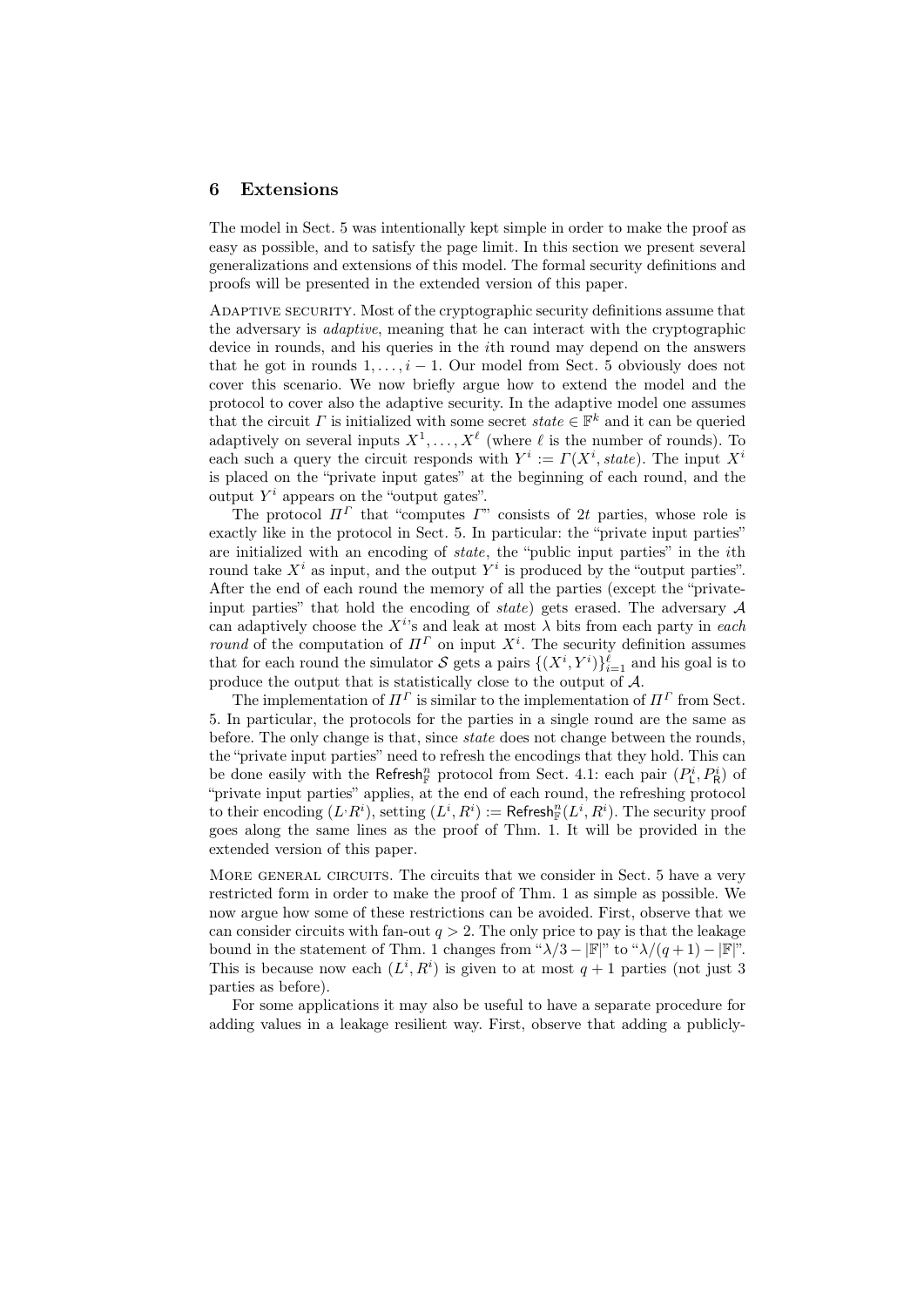known constant *c* to an encoded secret can be done easily, as depicted on Fig. 4 (protocol AddConst<sup>n</sup><sub>F</sub>). In fact, this protocol has already been described in Sect. 3 used (implicitly) in protocol  $\text{Mult}_{\mathbb{F}}^n$  (cf. Fig. 2, Step 2). The protocol computing the sum of two encoded secrets is presented on Fig. 4. Correctness of this protocols is a simple calculation. Because of the lack of space we the formal pro of their security properties is moved to the full version of this paper.

 $\mathbf{Protocol}(L', R') \leftarrow \mathsf{AddConst}_\mathbb{F}^n((L, R), c)$ :

**Input**  $(L, R)$ :  $L \in (\mathbb{F} \setminus \{0\}) \times \mathbb{F}^{n-1}$  is given to  $P_L$  and  $c \in \mathbb{F}$  is given to both players.

- 1. Player  $P_L$  sends  $x := L[1]$  to  $P_R$ .
- 2. Player  $P_R$  computes  $\tilde{R} := R + (x^{-1} \cdot c, 0, \dots, 0)$
- 3. The players execute the Refresh $(L, \tilde{R})$  procedure. Let  $(L', R')$  be the result.

**Output:** The players output  $(L', R')$ .

 ${\bf Protocol}\,\, (L',R') \leftarrow {\sf Add}_{\mathbb{F}}^n((L^0,R^0),(L^1,R^1))$ :

**Input**  $(L, R)$ :  $L^0, L^1 \in (\mathbb{F} \setminus \{0\}) \times \mathbb{F}^{n-1}$  are given to  $P_L$  and  $R^0, R^1 \in \mathbb{F}^n$  are given to *P*R. 1. Player *P*<sub>L</sub> sets  $A := L^0$  and  $C := L^1 - L^0$ . 2. Player  $P_L$  sets  $B := R^0 + R^1$  and  $D := R^1$ . Note that  $\langle A, B \rangle + \langle C, D \rangle = \langle L^0, R^0 \rangle + \langle L^1, R^1 \rangle$ . 3. Refresh  $(C, D)$  by  $(C', D') \leftarrow$  Refresh $_{\mathbb{F}}^{n}(C, D)$ . 4. Compute  $c := \textsf{Decode}_\mathbb{F}^n(C', D').$ Note that this does not reveal any information about the inputs of the protocol, as  $(C', D')$  were "refreshed". 5. Set  $(L', R') \leftarrow \textsf{AddConst}_{\mathbb{F}}^n((A, B), c)$ 

**Output:** The players output  $(L', R')$ .

 $\mathbf{Fig. 4.}$  Protocols AddConst<sub> $\mathbb{F}$ </sub> and Add<sub> $\mathbb{F}$ </sub>.

DEALING WITH SMALL FIELDS. A natural field over which one could use our compiler is  $Z_2$ . The problem here is that we assumed that in our encoding we have  $L[1] \neq 0$ , and in the refreshing protocol, if this condition is not met, then part of the protocol is restarted (cf. Fig. 1). Of course if  $F$  is small then this restarting can happen with a high probability. To avoid this problem one could change the underlying encoding scheme and require that some prefix of *L* of length  $a = \omega(\log_{|\mathbb{F}|}(n))$  (instead of just *L*[1]) is not equal to  $(0)^a$ . In this way the probability of restarting is at most  $|\mathbb{F}|^{-a}$  and hence it is negligible in *n*. The other change that is also needed in this case is that in Step 2 of the  $\mathsf{Mult}^n_{\mathbb{F}}$  protocol the player *P*<sub>L</sub> needs to send  $L[1,\ldots,a]$  (instead of  $L[1]$ ) to  $P_R$ . The price to pay for it is that the "*−* |F|" term in the leakage bound needs to be replaced by  $2^a$ .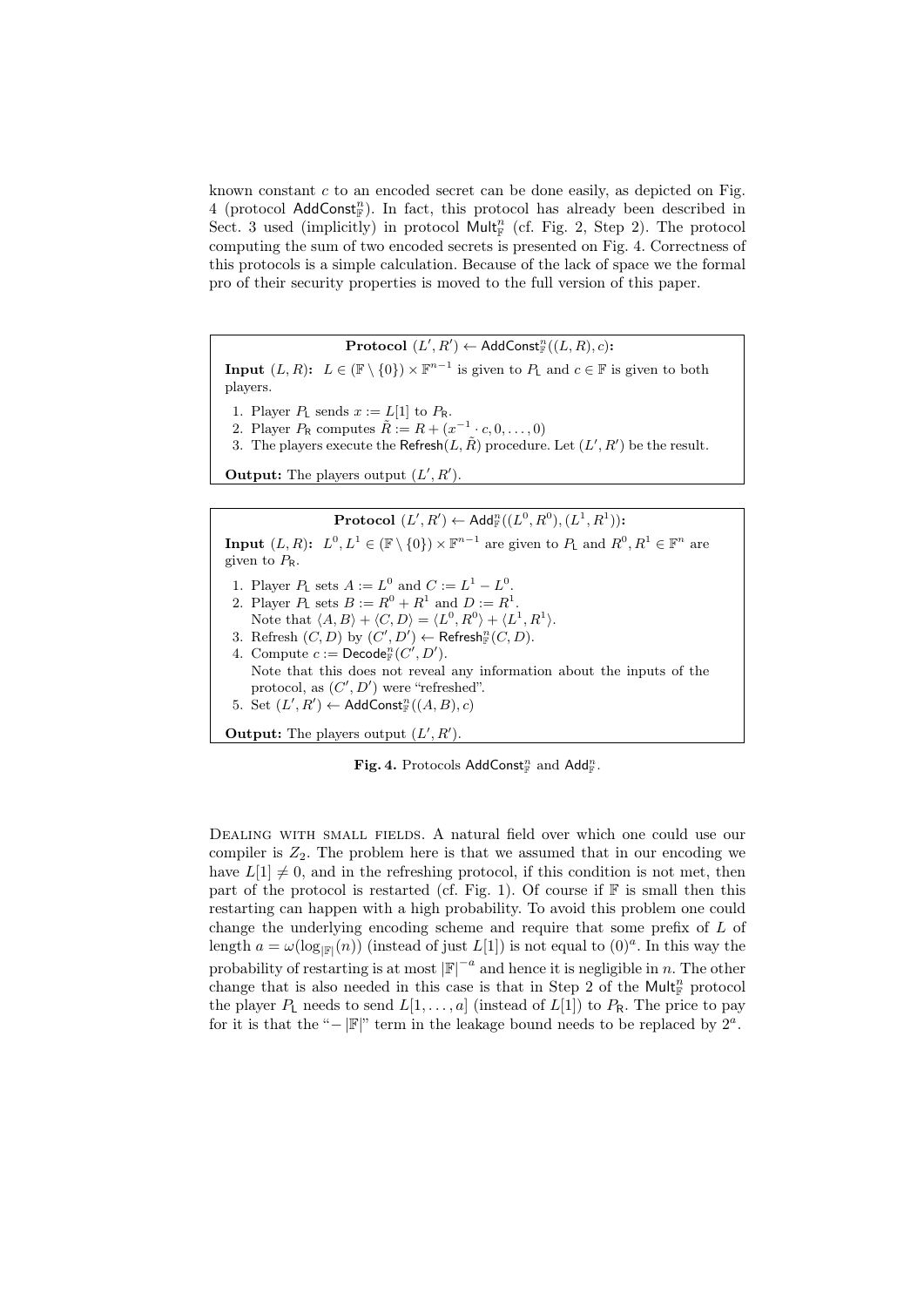Smaller number of parties. Recall that the number of parties in the protocol  $\Pi^{\Gamma}$  corresponds to the number of independent memory parts in the real implementation of the scheme. In our model this number is linear (2*t*) in the number *t* of the gates of *Γ*. This can be reduced in the following way. First, observe that some parties can be "reused" if we look at the computation of *Γ* as a procedure that evaluates  $\Gamma$  gate-by-gate (cf. Sect. 5.1). More precisely: if a given gate  $\gamma^i$  is not used anymore as an input to other gates, then the memory of the party  $P^i$  that corresponds to  $\gamma^i$  can be erased and  $P^i$  can be "assigned" to some other gate. Hence, we can reduce the number of parties to 2*t ′* , where *t ′* is the *width* of *Γ*. Here, by the "width" of a circuit we mean the minimal number of gates that needs to be kept in memory in order to compute *Γ*.

Observe also that we can actually decrease the number of memory parts even to two (call these parts:  $\mathcal{L}$  and  $\mathcal{R}$ ), by placing all  $P_{\mathsf{L}}^{i}$ 's on  $\mathcal{L}$ , and all  $P_{\mathsf{R}}^{i}$ 's on  $\mathcal{R}$ . This, however, comes at a price: the leakage bound of  $\mathcal L$  and  $\mathcal R$  still needs to be a constant fraction of  $|n|$ , and hence it is a  $\frac{c}{t'} \cdot |\mathcal{L}|$  (where *c* is a constant and *t'* is the width of *Γ*), and the fraction  $\frac{c}{t'}$  gets very small for large *t'*. Hence it is mostly of a theoretical interest.

## Acknowledgments

The authors wish to thank Marcin Andrychowicz for pointing out some errors in an earlier version of this paper.

## References

- [DDV10] Francesco Davì, Stefan Dziembowski, and Daniele Venturi. Leakage-resilient storage. In *Security and Cryptography for Networks, 7th International Conference, SCN 2010, Amalfi, Italy, September 13-15, 2010. Proceedings*, volume 6280 of *Lecture Notes in Computer Science*, pages 121–137. Springer, 2010.
- [DF11] Stefan Dziembowski and Sebastian Faust. Leakage-resilient cryptography from the inner-product extractor. In *ASIACRYPT*, pages 702– 721, 2011. Full version appears on the Cryptology ePrint Archive http://eprint.iacr.org/.
- [DP08] Stefan Dziembowski and Krzysztof Pietrzak. Leakage-resilient cryptography. In *FOCS '08: Proceedings of the 49th Annual IEEE Symposium on Foundations of Computer Science*, Washington, DC, USA, 2008. IEEE Computer Society.
- [FRR<sup>+</sup>10] Sebastian Faust, Tal Rabin, Leonid Reyzin, Eran Tromer, and Vinod Vaikuntanathan. Protecting circuits from leakage: the computationallybounded and noisy cases. In Henri Gilbert, editor, *Advances in Cryptology - EUROCRYPT 2010, 29th Annual International Conference on the Theory and Applications of Cryptographic Techniques, French Riviera, May 30 - June 3, 2010. Proceedings*, volume 6110 of *Lecture Notes in Computer Science*. Springer, 2010.
- [GKR08] Shafi Goldwasser, Yael Tauman Kalai, and Guy N. Rothblum. One-time programs. In David Wagner, editor, *Advances in Cryptology - CRYPTO*